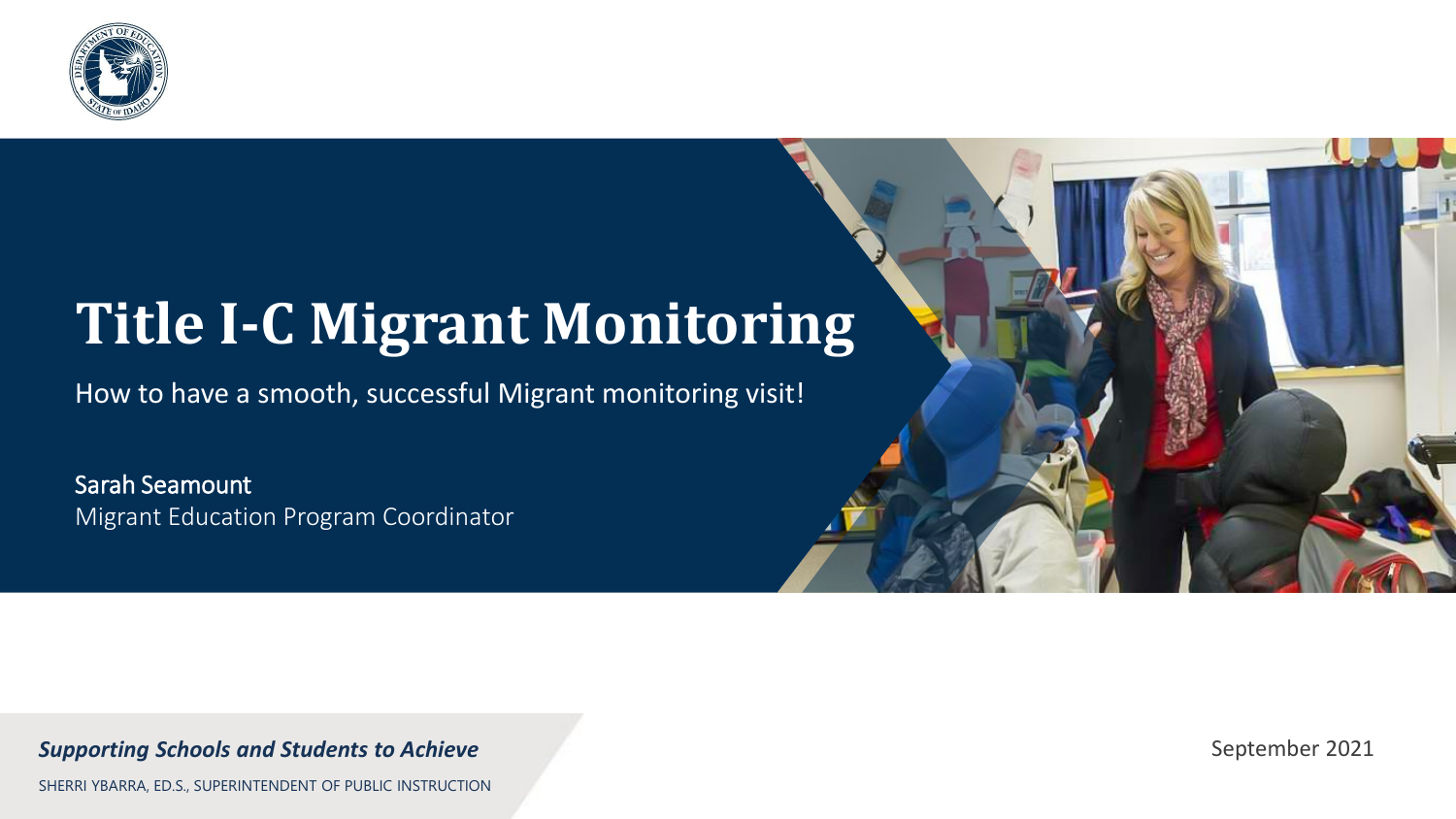# **Why do we monitor districts?**



- •To ensure that Local Education Agencies (LEAs) are in compliance with federal law and regulation, as required
- •To ensure that students receive the best services possible under ESEA
- •To assist LEAs in developing their programs to better meet local student needs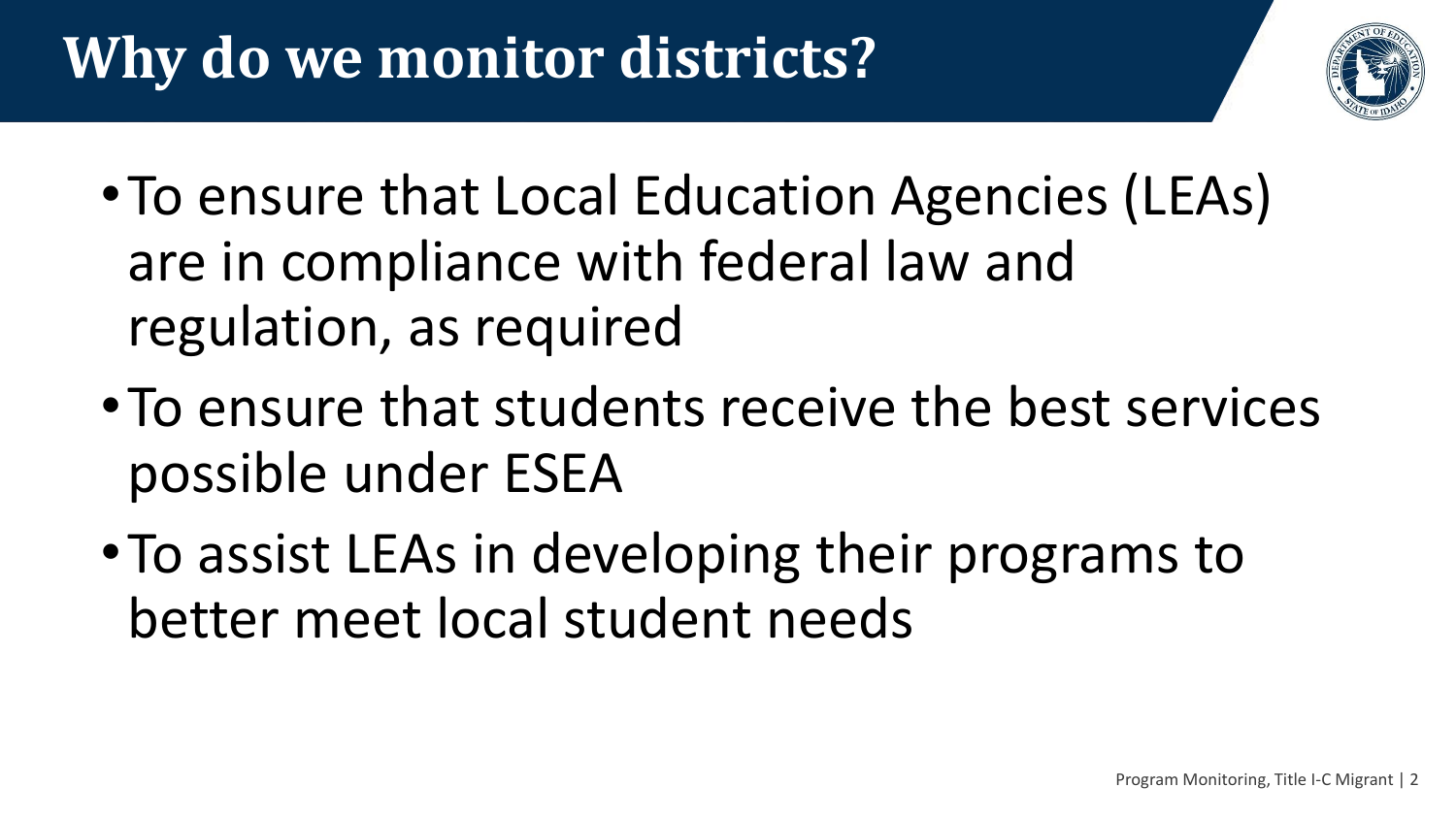

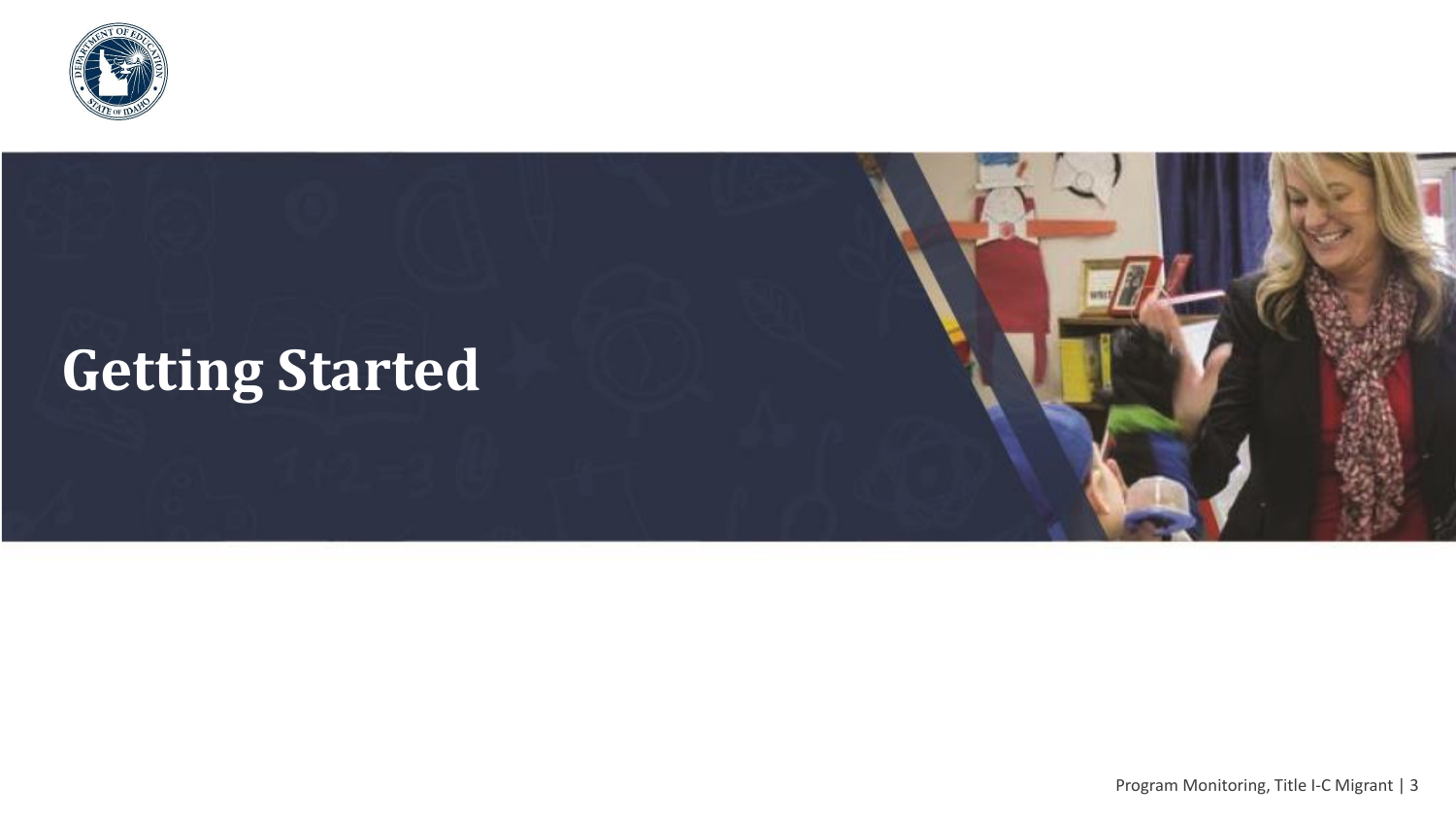### **Useful Links**



Home / Departments / Federal Programs / Title I-C: Migrant Education Program

#### Title I-C: Migrant Education



The Title I-C: Migrant Education Program supports educational programs for migratory children to reduce the impact of academic disruptions from repeated moves so that each child receives the same opportunity to meet academic content standards and can overcome barriers to transition successfully into postsecondary education and employment.

Idaho Department of Education website - <http://www.sde.idaho.gov/> Title I-C Education of Migratory Children - <http://www.sde.idaho.gov/federal-programs/migrant/> Program Monitoring Website - <https://www.sde.idaho.gov/federal-programs/program-monitoring/> Monitoring Upload Tool - <https://sftp.sde.idaho.gov/login.html>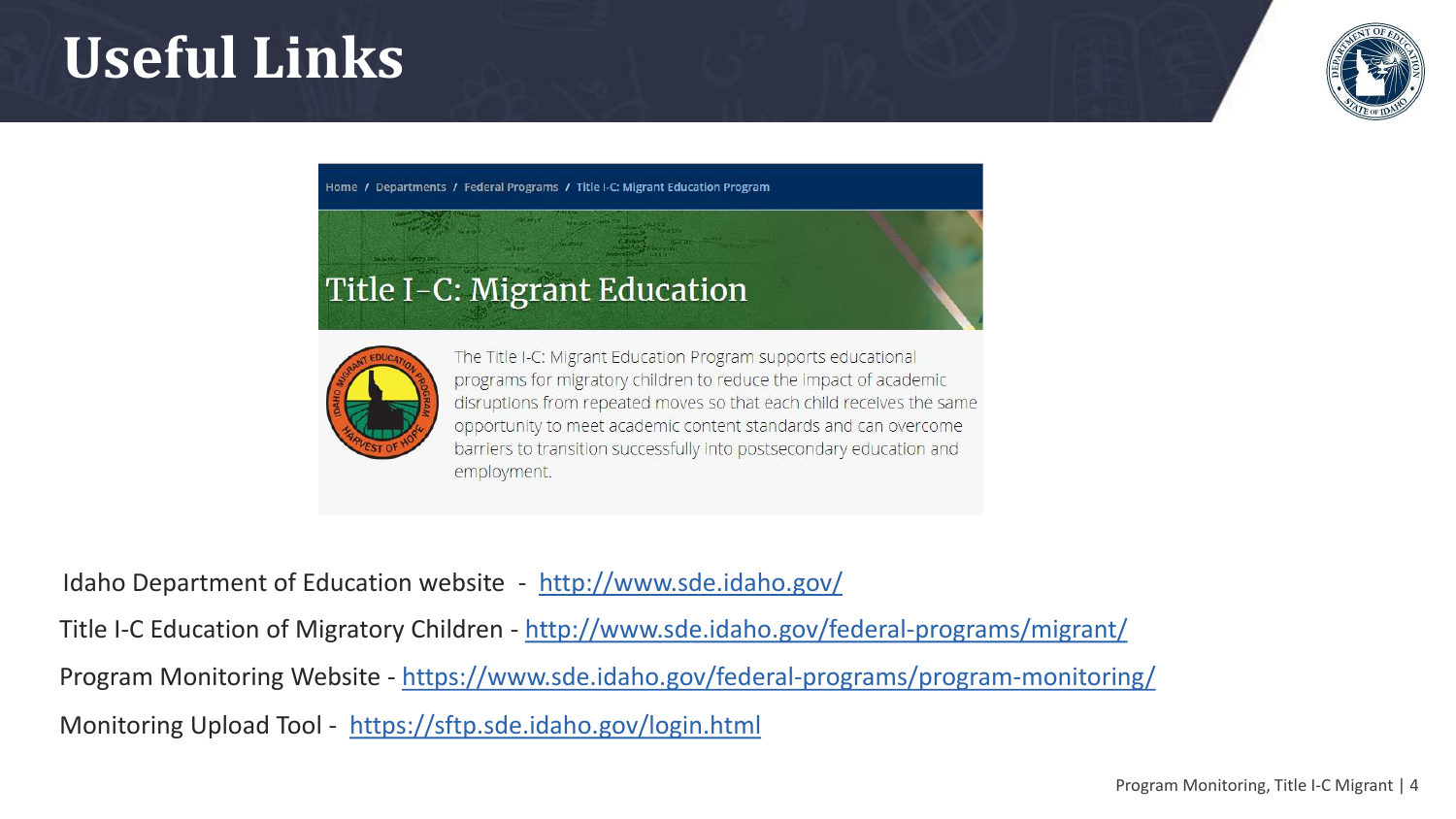

### **Title I-C Migrant Monitoring Indicator for Districts without Migrant Funding**

(45 Districts Will Receive Migrant Funds in 2021-2022)

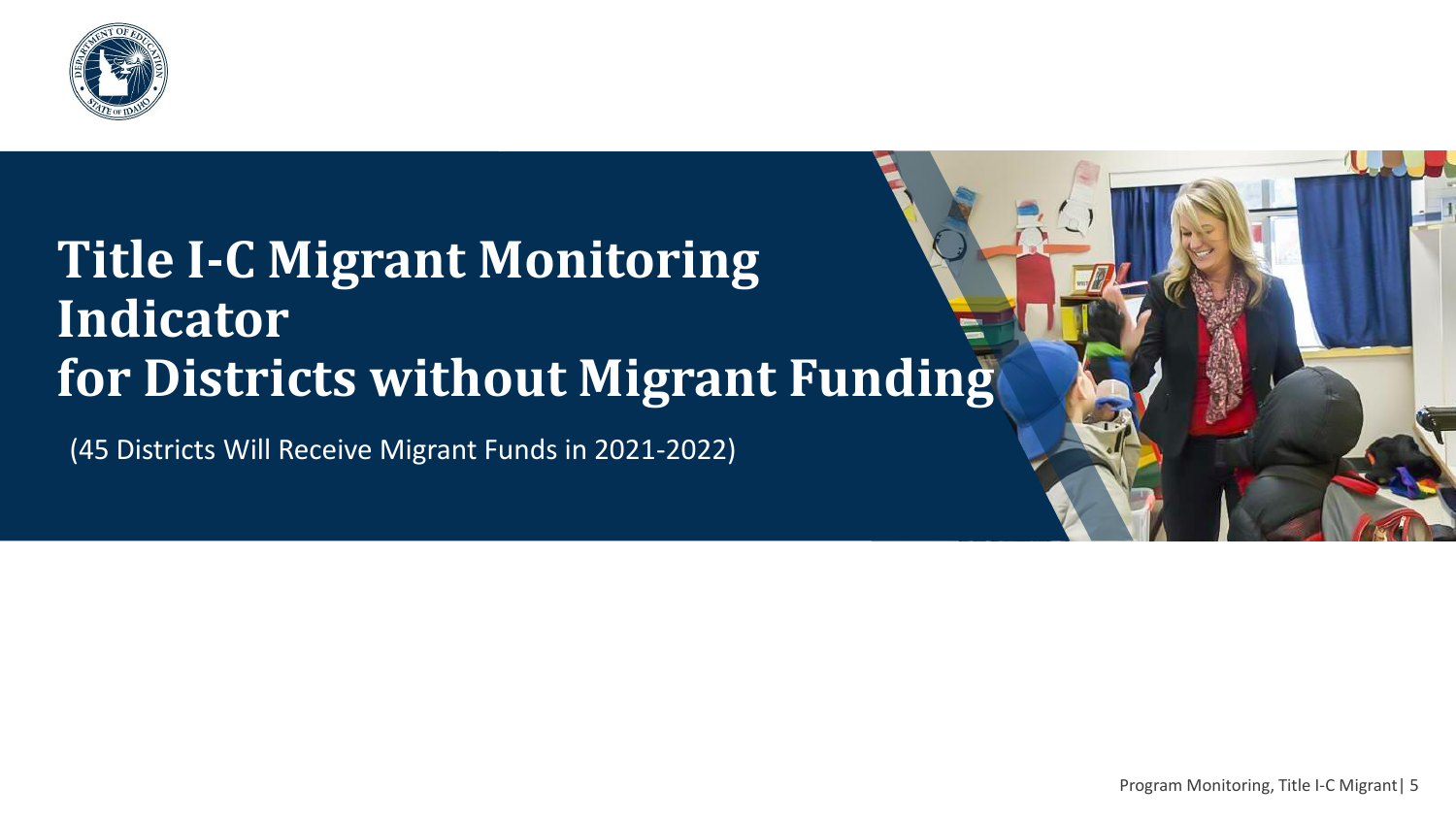# **Why the Migrant Education Program?**



- The migrant program is designed to help provide services to one of our most vulnerable student populations. Although migrant students are more likely to graduate than they were when the program started in 1966 (10% graduated then), nationally they are still the most likely to drop out students of any subgroup (64% graduated in Idaho in 2019).
- In order to identify and serve migrant students in districts that do not currently have a migrant program, we use the Parent Employment Survey. Then we provide services through our Regional Migrant Education Program (MEP) coordinators in partnership with the district.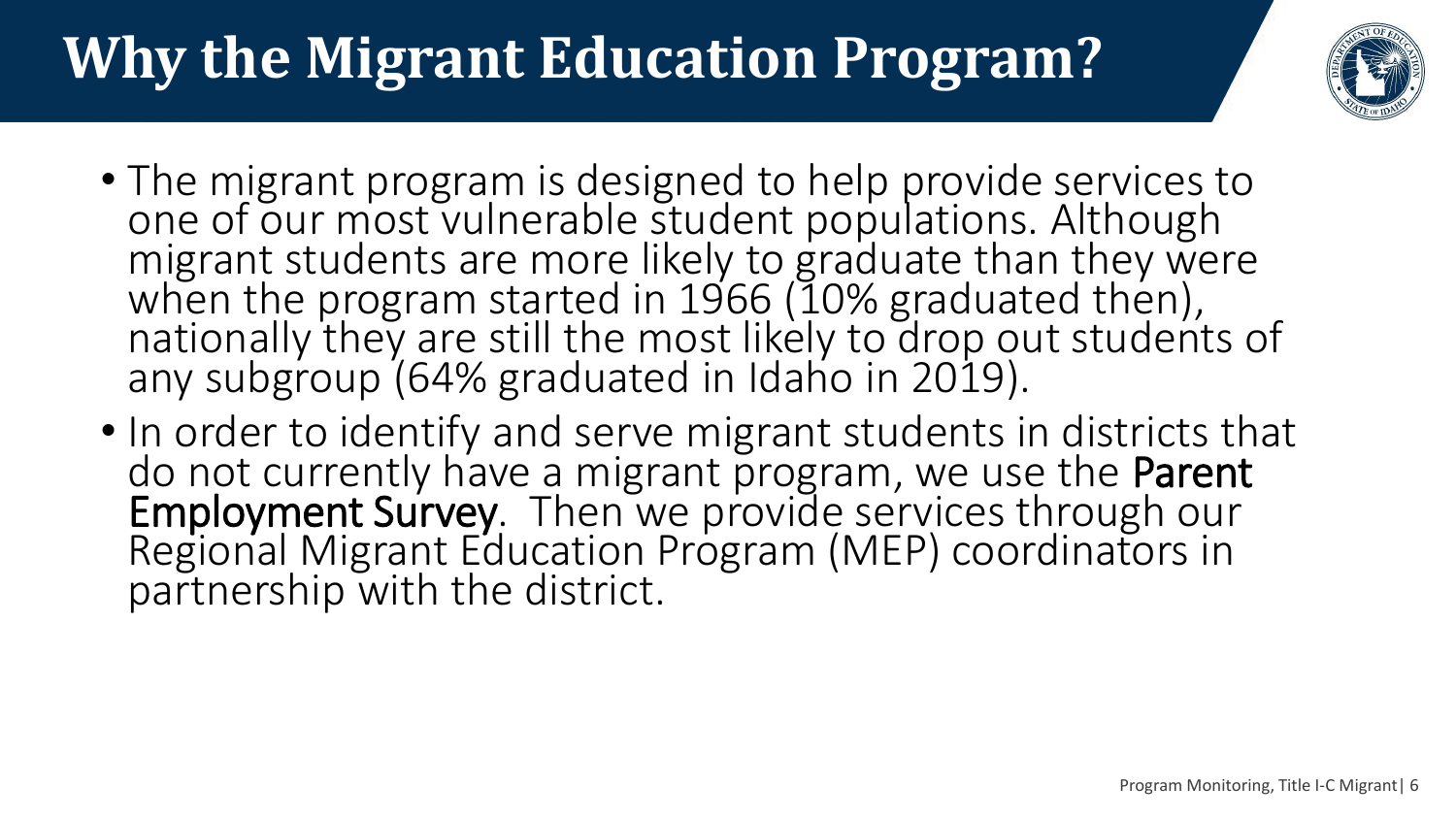

### **Migrant Parent Employment Survey**

The LEA assists with identification of all potential migratory children and youth using the statewide "Parent Employment Survey" (PES) for all newly enrolling students.

Note: This furthers the purpose under Title I-A of "coordinating services under all parts of this title with each other, with other educational services"

ESSA Section 1001 (11)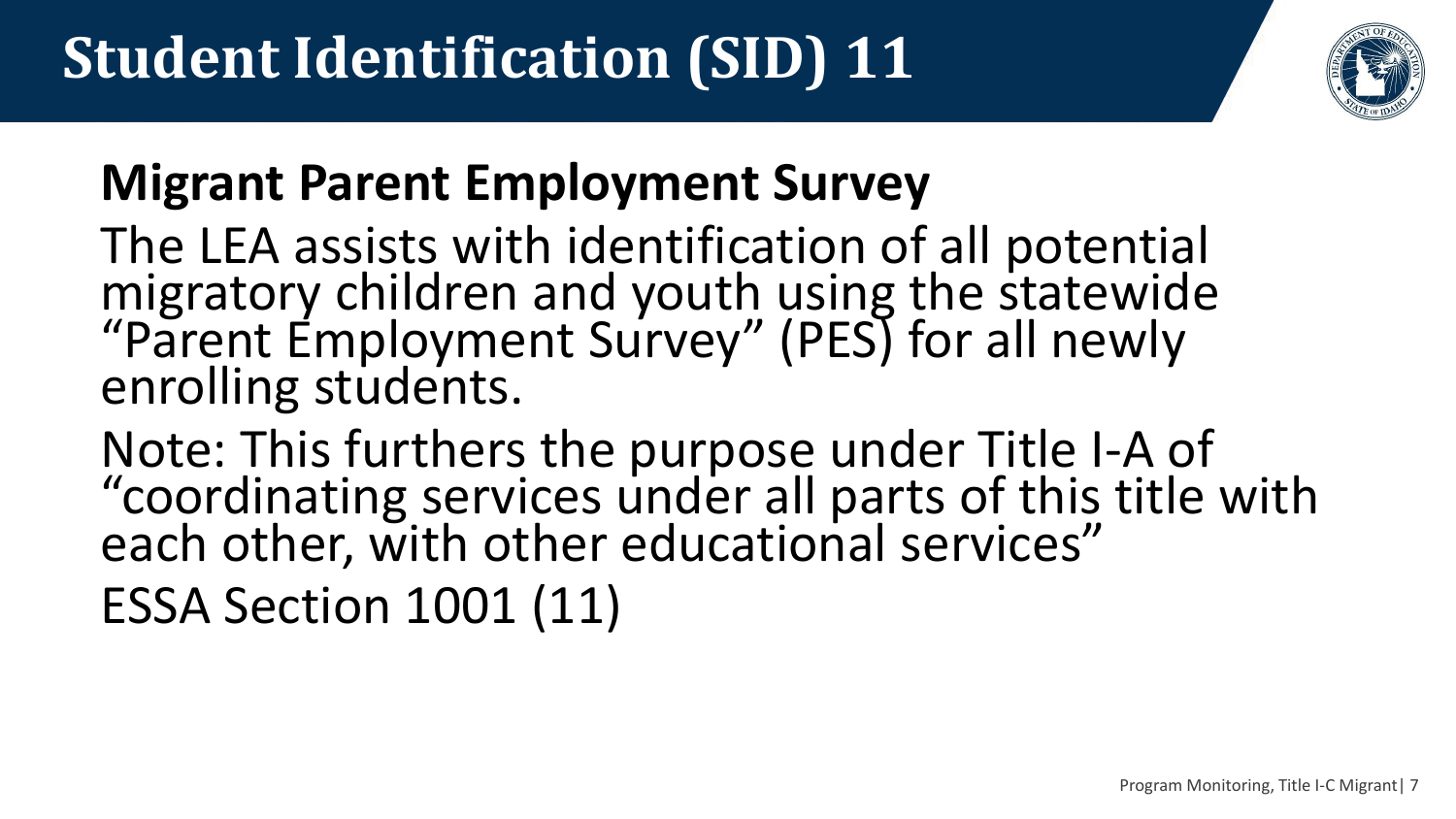

### **For offsite review only (hybrid and desk):**

• Completed Parent Employment Survey samples (for migrant students and for non-migrant students).

### **Onsite cumulative file review (not necessary to upload)**:

• Current State-approved "Parent Employment Survey" in students' cumulative files for all newly enrolled students starting with the 2019-2020 school year.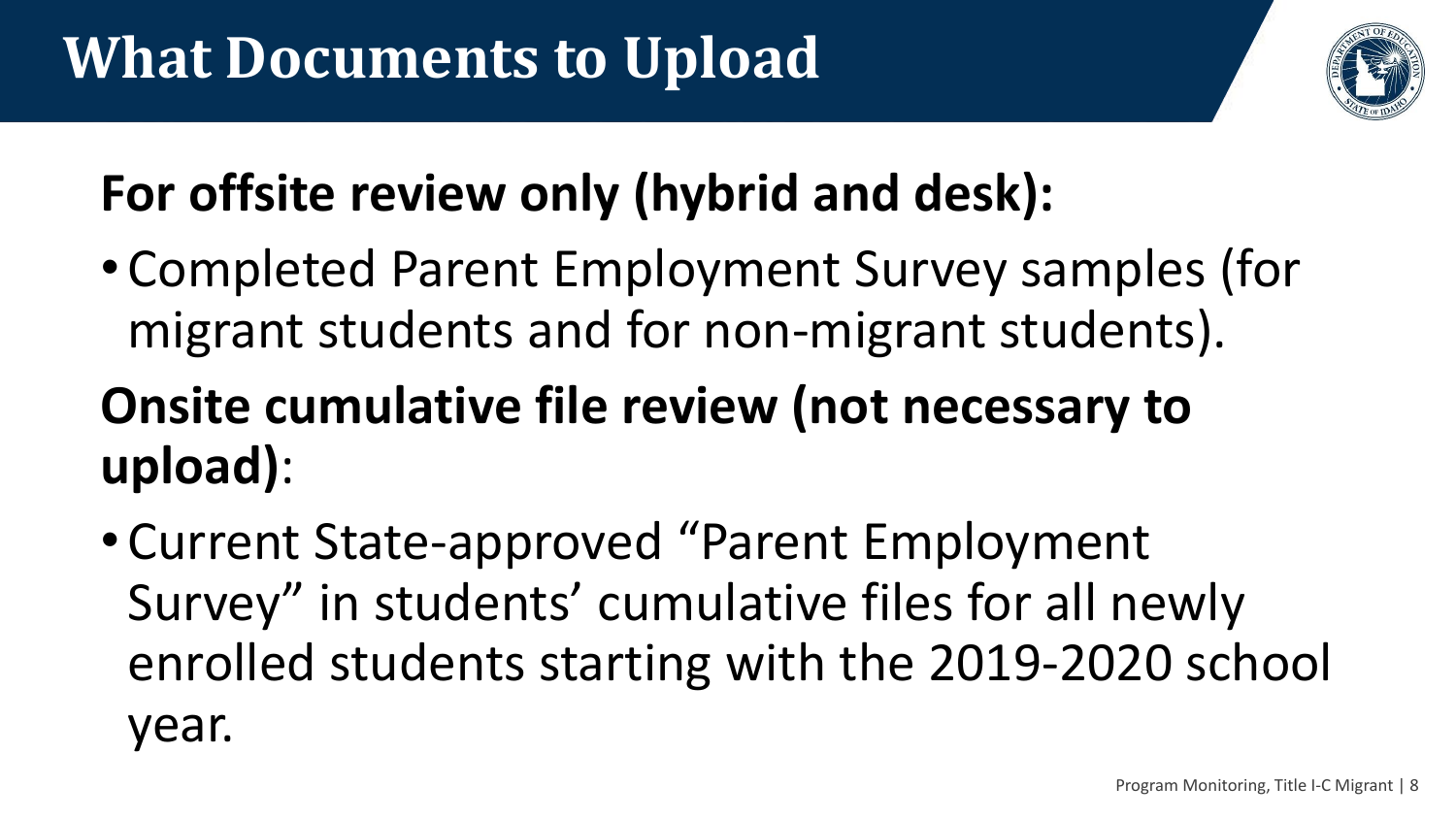

Evidence that required "Parent Employment Surveys" are forwarded securely to the local Regional ID & R Coordinator within 2 weeks of receipt. (Note: required surveys are those that have a YES answer on the question #2 related to Agricultural work.)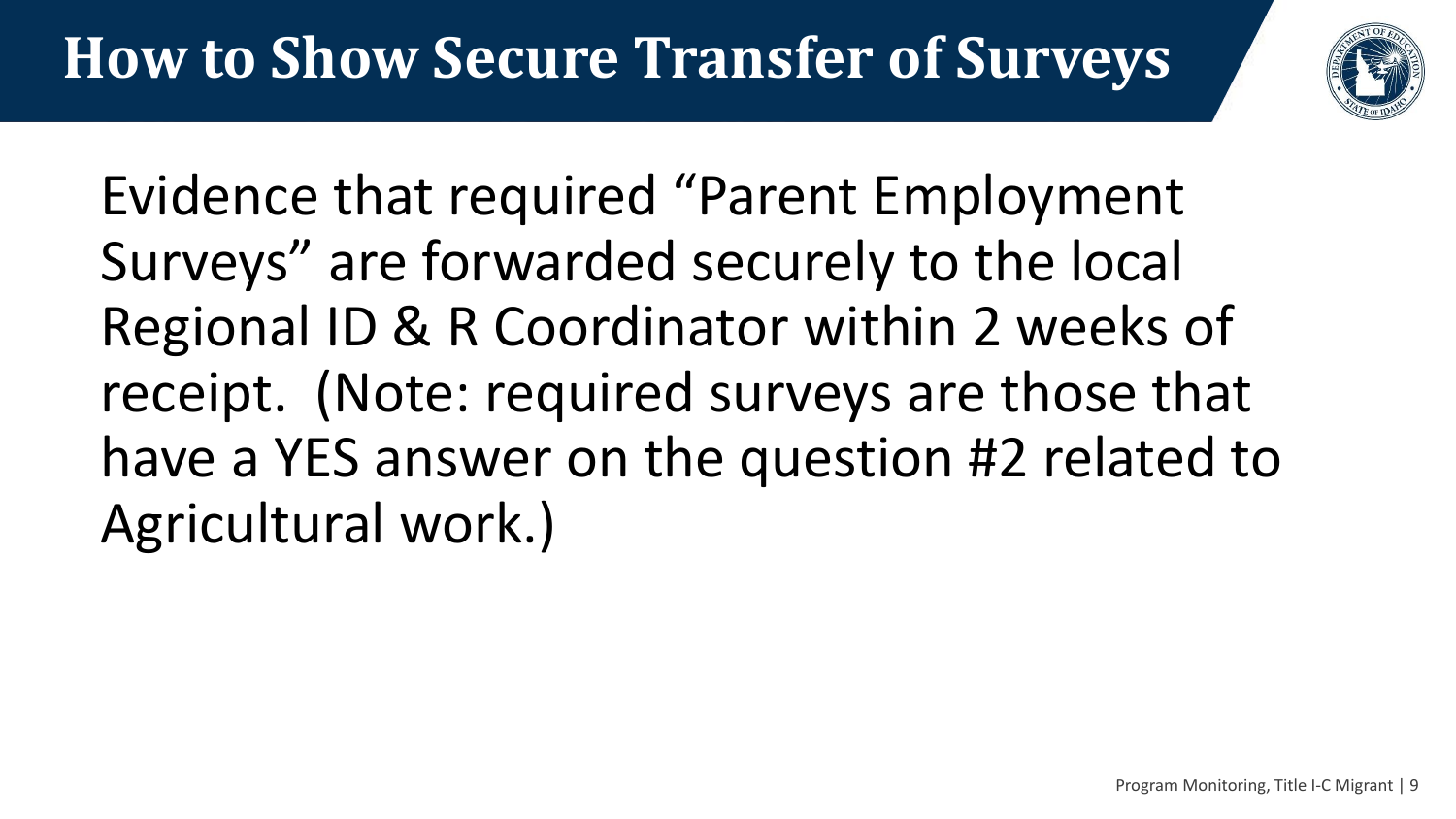

### **Title I-C Education of Migratory Children: Monitoring for Migrant Funded Districts**

45 Districts Will Receive Migrant Funds in 2021-2022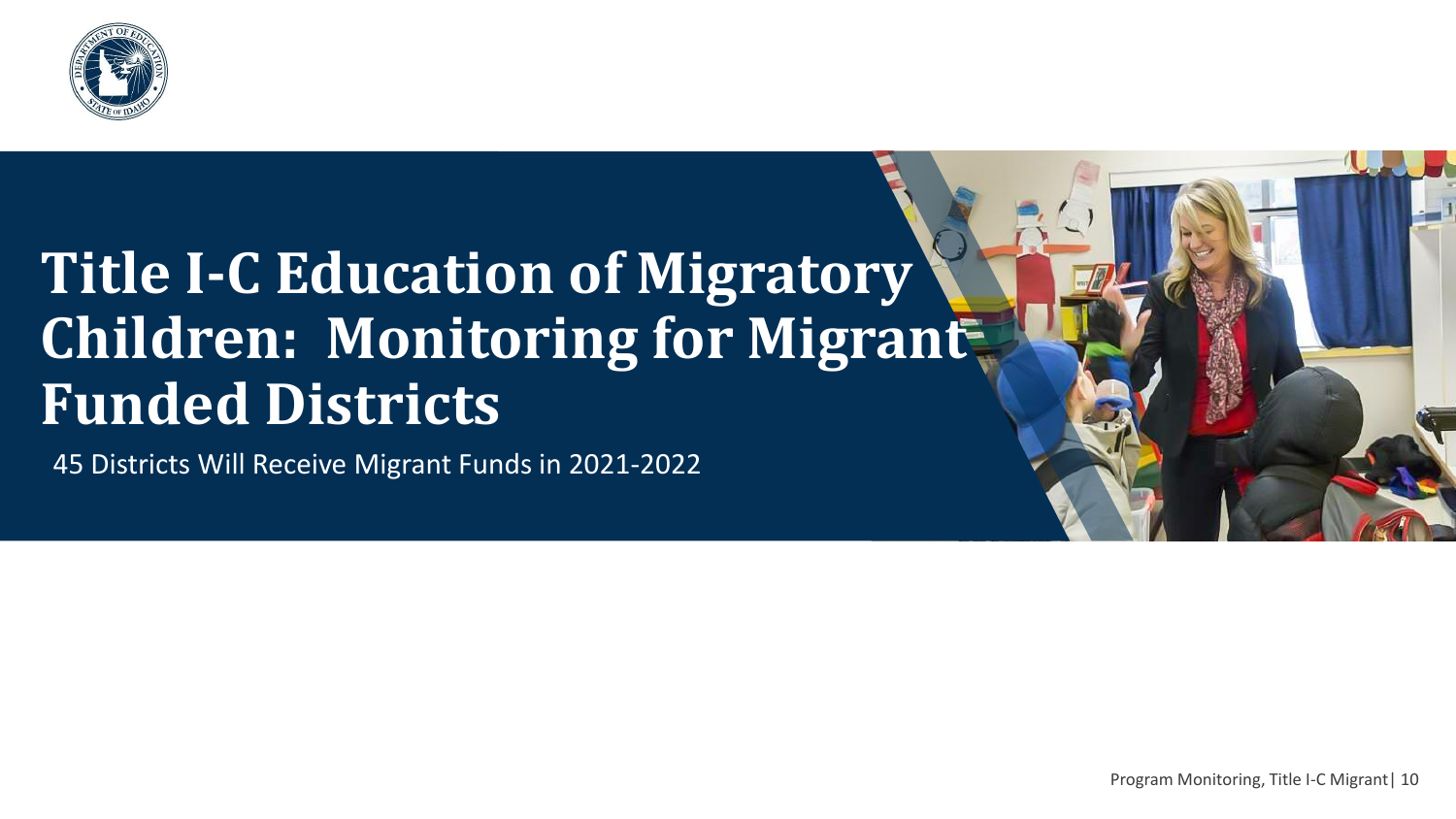# **How to Read "Supporting Documents"**



•Offsite – Hybrid/Desk:

Documents that do need to be uploaded since we will not be onsite to review them.

• SDE Preparation:

Documents that do **not** need to be uploaded because we already have access to the data

•Onsite:

Documents that do **not** need to be uploaded because they will be reviewed onsite.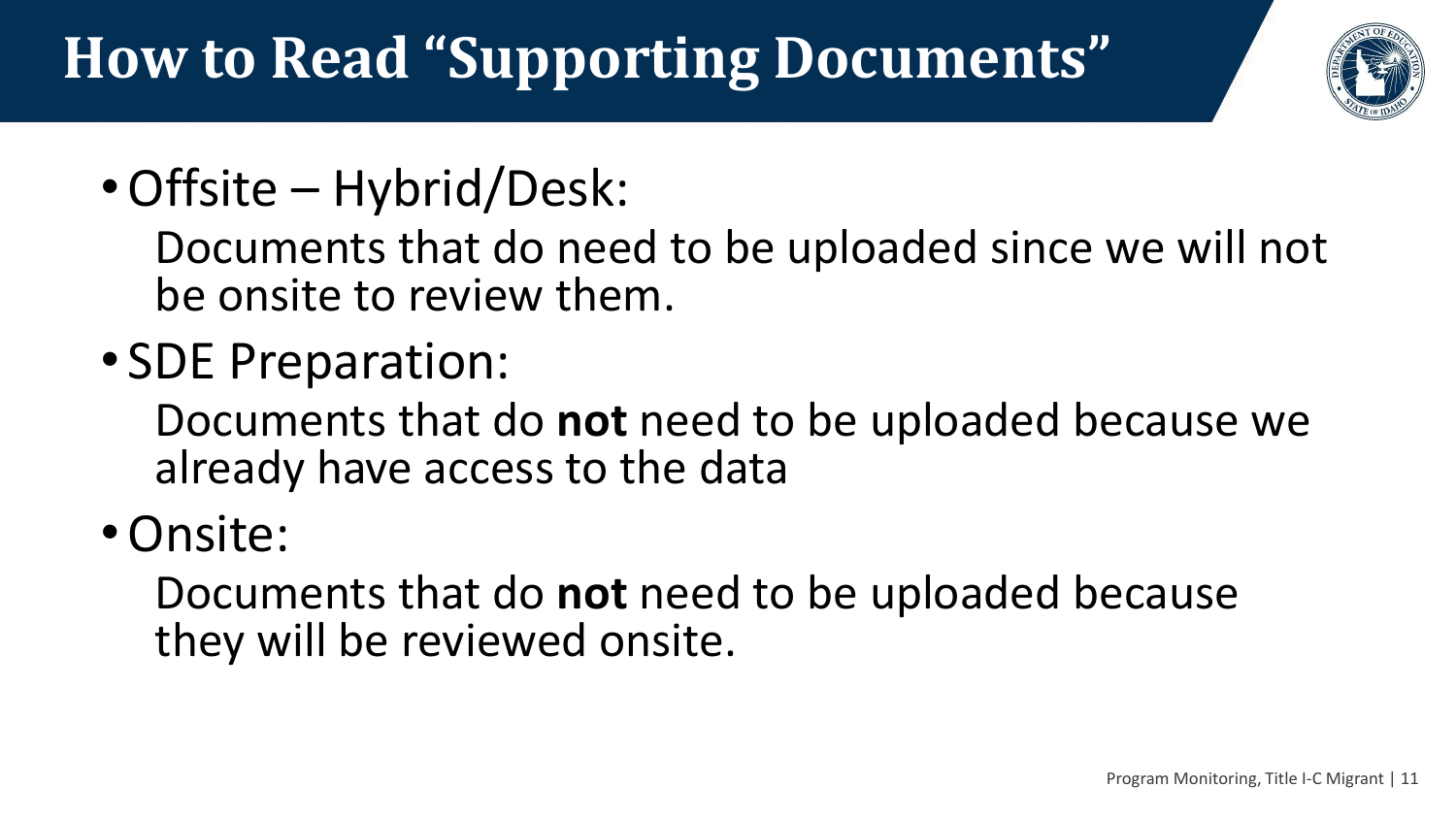

# **Student Identification (SID) 2, 3 & 11**



Program Monitoring, Title I-C Migrant| 12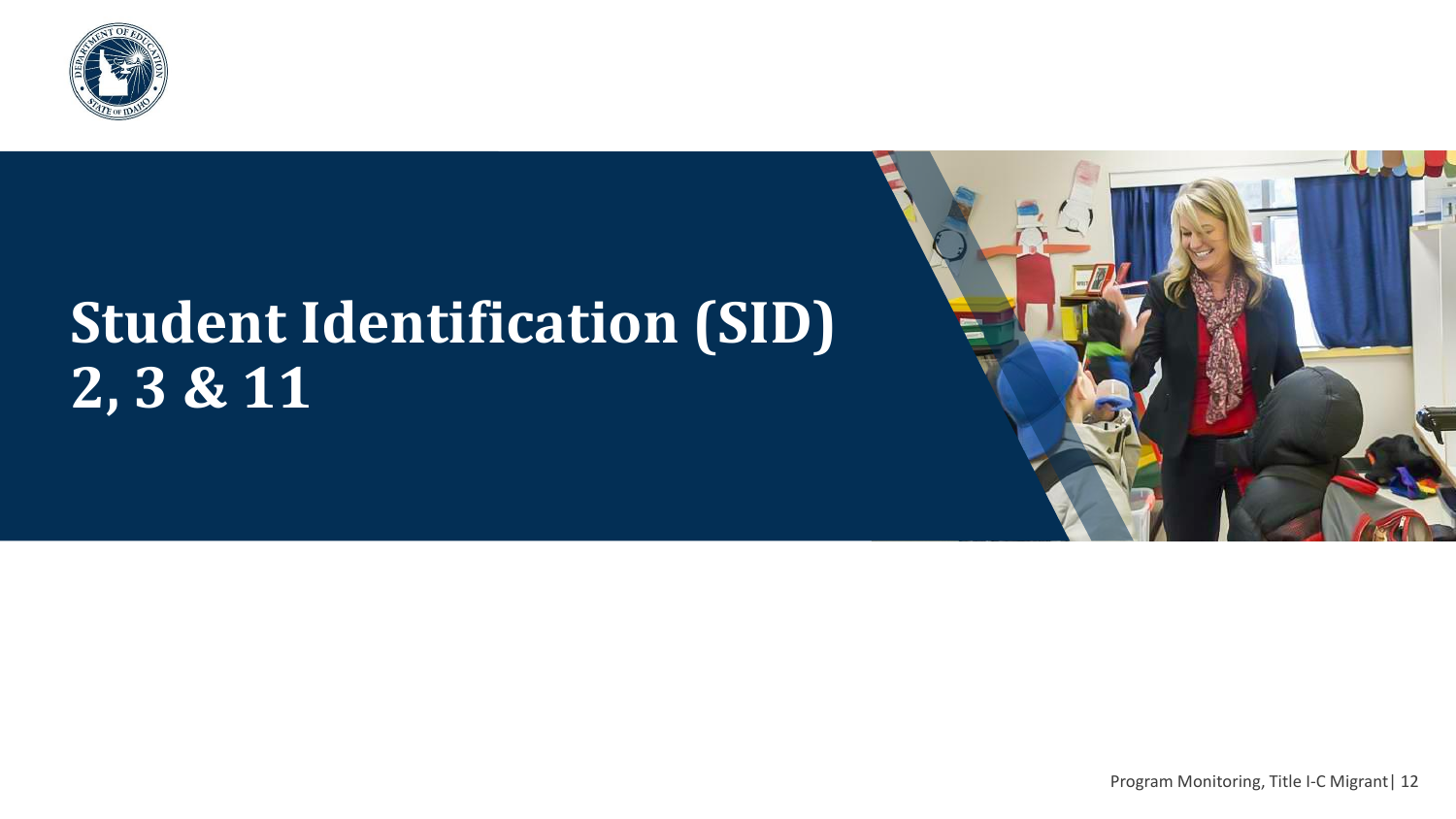# **SID 2 – Identification & Recruitment**



#### **For offsite review only (hybrid and desk):**

- 5-10 pages of the Family Liaison Record Keeping Logs
- Statement detailing procedures for storage of current and expired COEs.

#### **Onsite review of documentation (not necessary to upload):**

• Certificates of Eligibility (active and expired) and Family Liaison Record Keeping Logs

#### **SDE preparation (not necessary to upload)**:

- Evidence of attending state and regional ID&R trainings
- Evidence of the LEAs Re-Interviewing process and results (CFSGA and Re-Interviewing Summary Report in MSIS)
- Quality Control Plan (CFSGA)
- Review number and severity of errors found on Certificates of Eligibility (COEs) for the past year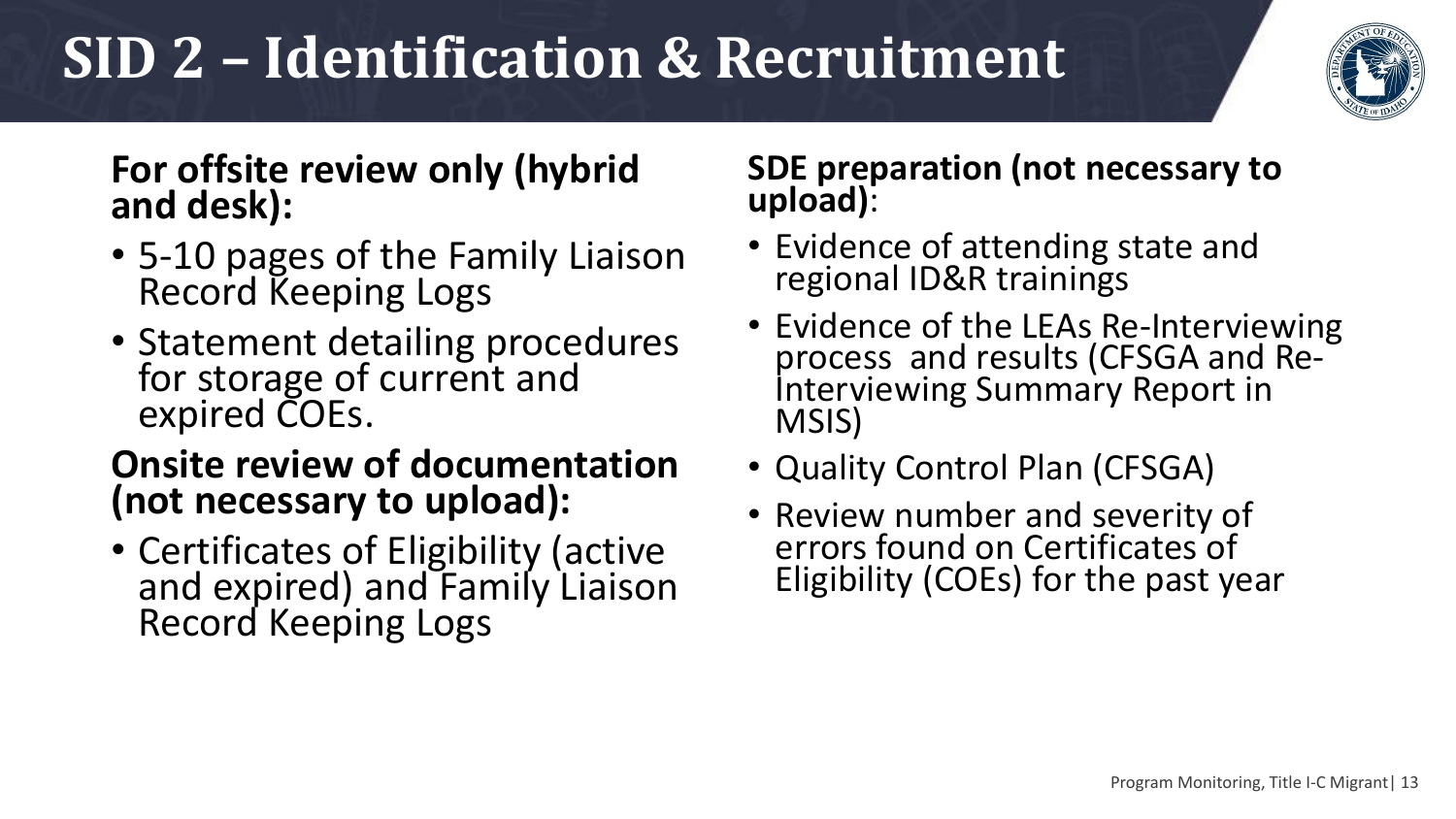### **SID 3 – Timely Records Transfer**



#### **For offsite review only (hybrid and desk):**

• Statement verifying that a COE copy is filed in students' cumulative record.

#### **SDE preparation: (not necessary to upload)**

• Quarterly Data Verification checklist for use of Migrant Student Information System (MSIS) and move notifications in Migrant Student Information Exchange (MSIX).

#### **Onsite cumulative file review (not necessary to upload)**:

• Review sample of migrant students' cumulative records for COE copy.

### **For ALL Migrant LEAs:**

- Evidence of communication with receiving districts of migrant students (e.g.. email, family liaison logs, SFTP records transfer)
- Evidence of the use of move notices in MSIX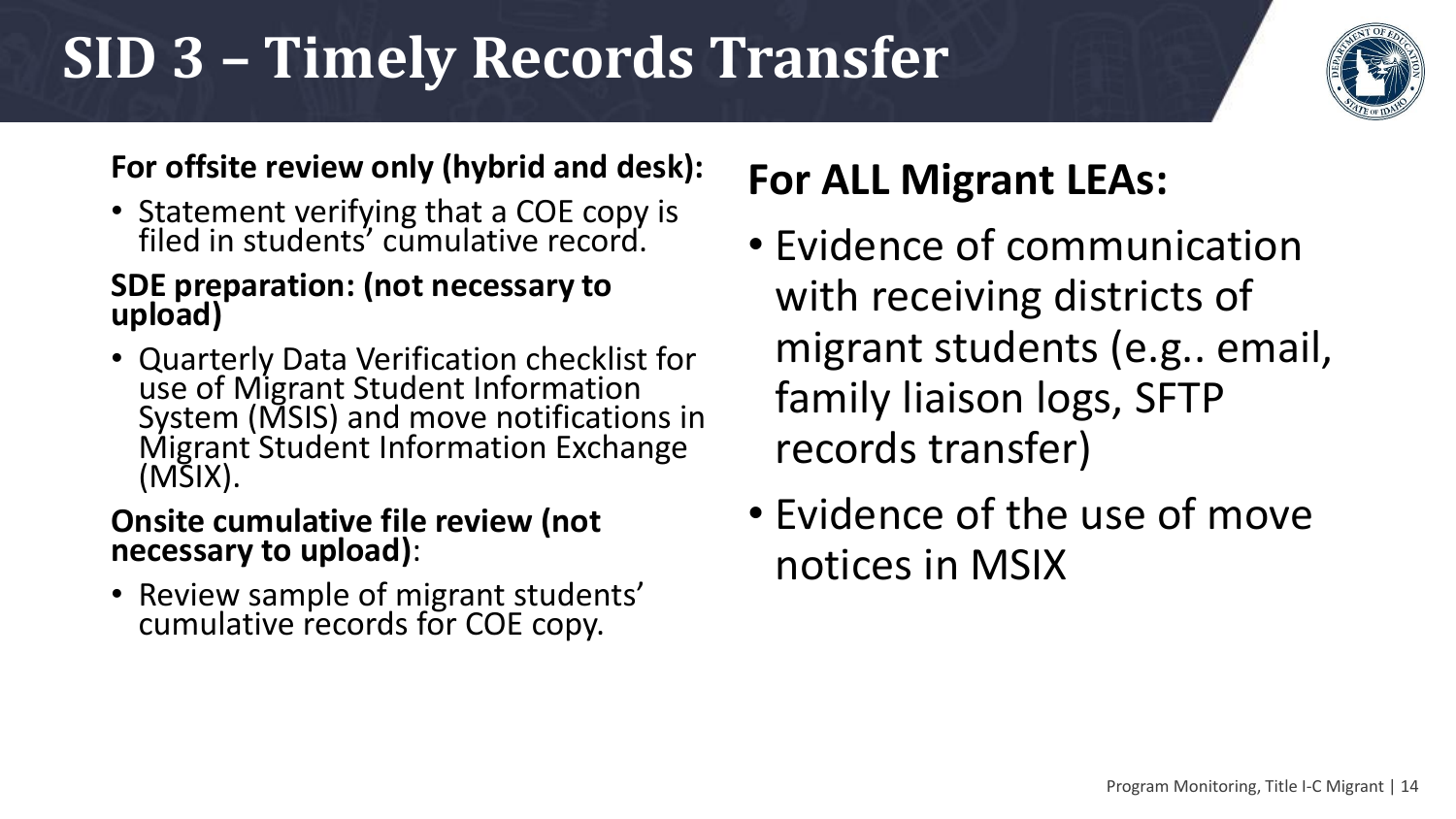

### **For offsite review only (hybrid and desk):**

• Samples of completed Parent Employment Survey samples (for migrant students and for non-migrant students).

### **Onsite cumulative file review (not necessary to upload)**:

• Current State-approved "Parent Employment Survey" in students' cumulative files for all newly enrolled students starting with the 2019-2020 school year.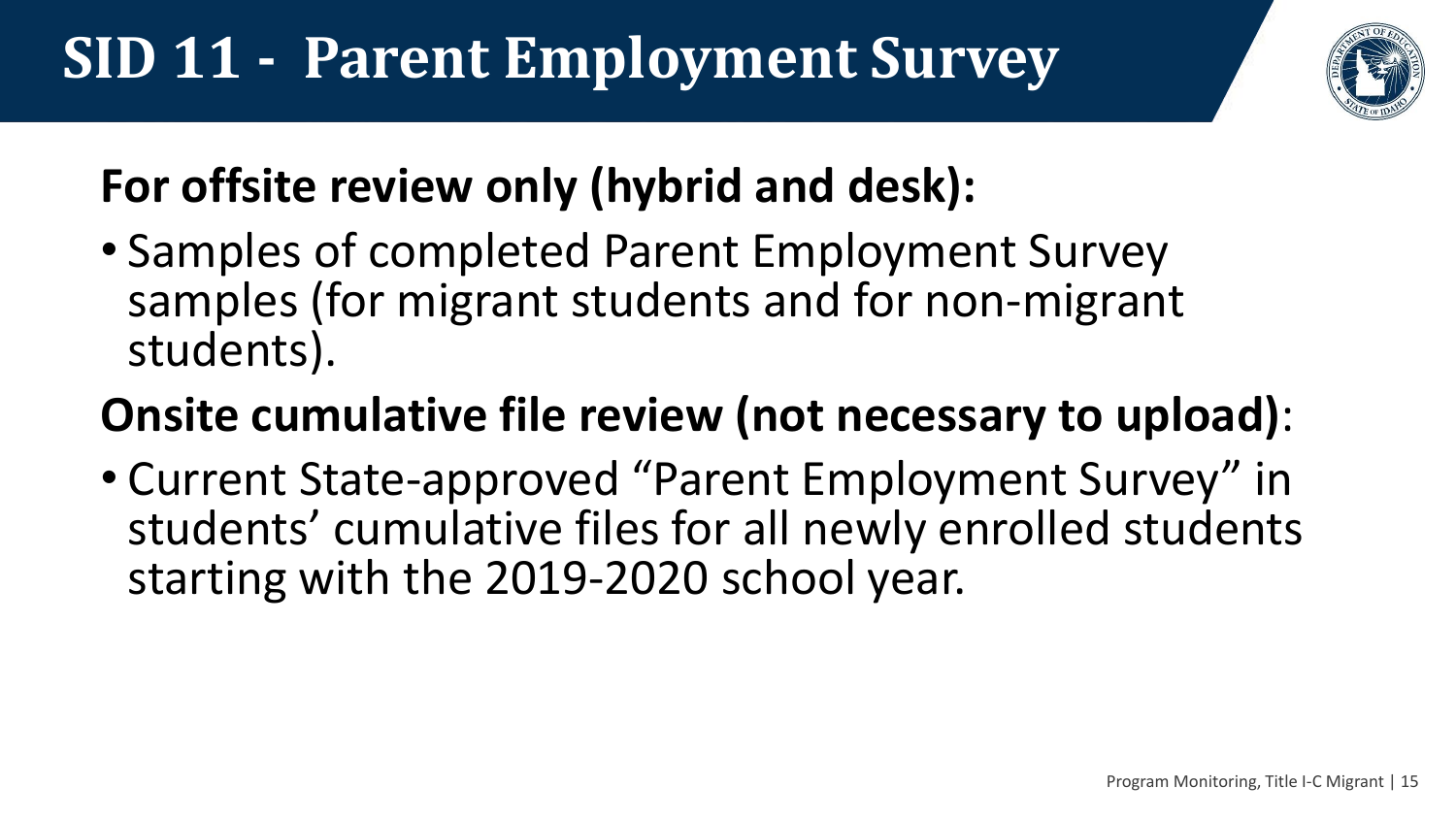

### **Program Needs Assessment, Services, and Evaluation (PROG) 12-18 & 44**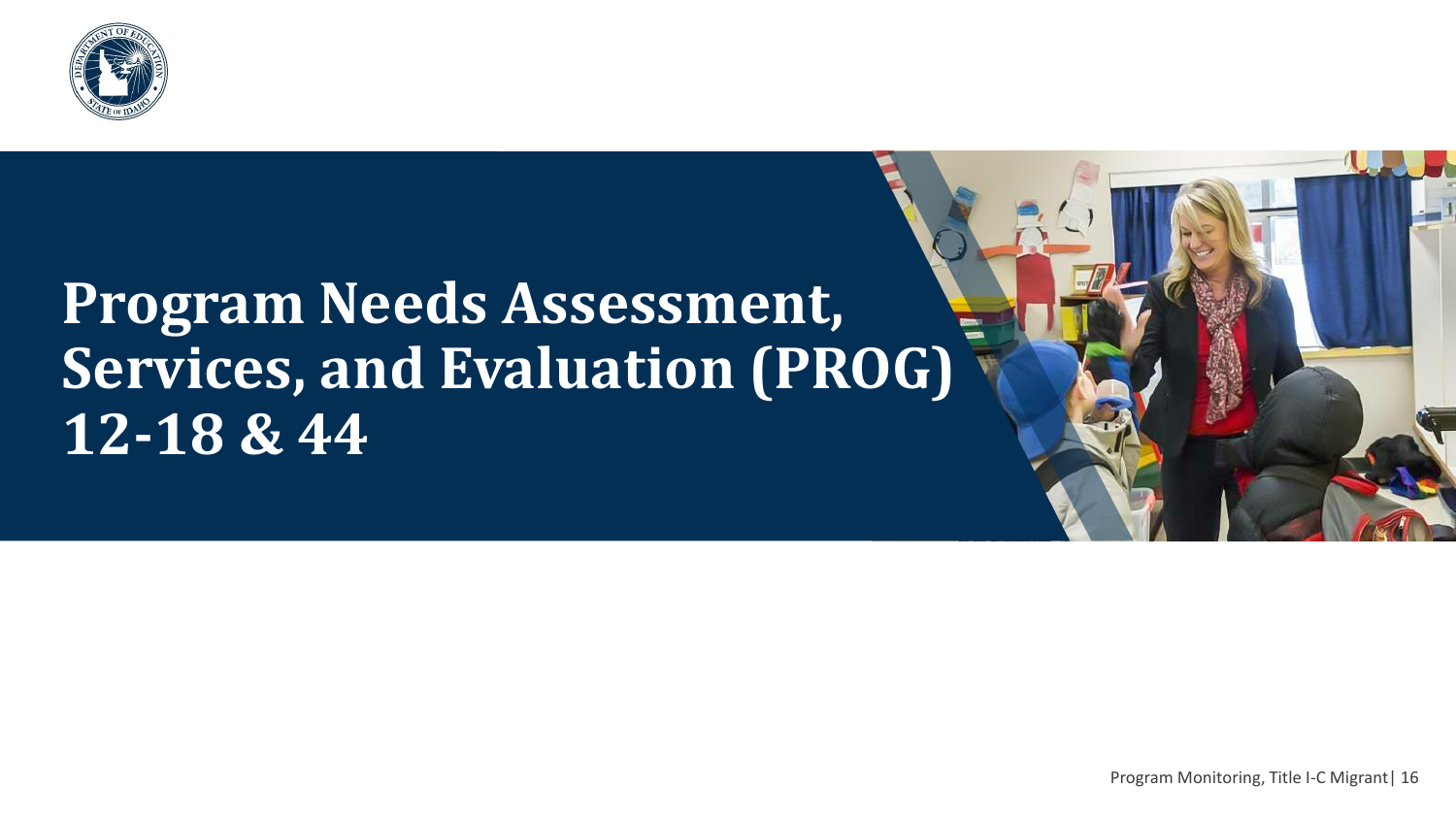### **PROG 12 – Comprehensive Needs Assessment**



### **SDE Preparation: (Not necessary to upload)**

• Comparison of migrant students vs. all students on state assessments (IRI, ISAT, ACCESS 2.0) from the MSIS CNA Report.

### **For All Migrant LEAs:**

Documentation of the LEA CNA, including:

- CNA team members
- CNA Timeline
- Agenda/Minutes of meetings
- Documentation of analysis of completed parent, student, staff surveys and focus group findings
- Final report/list of needs identified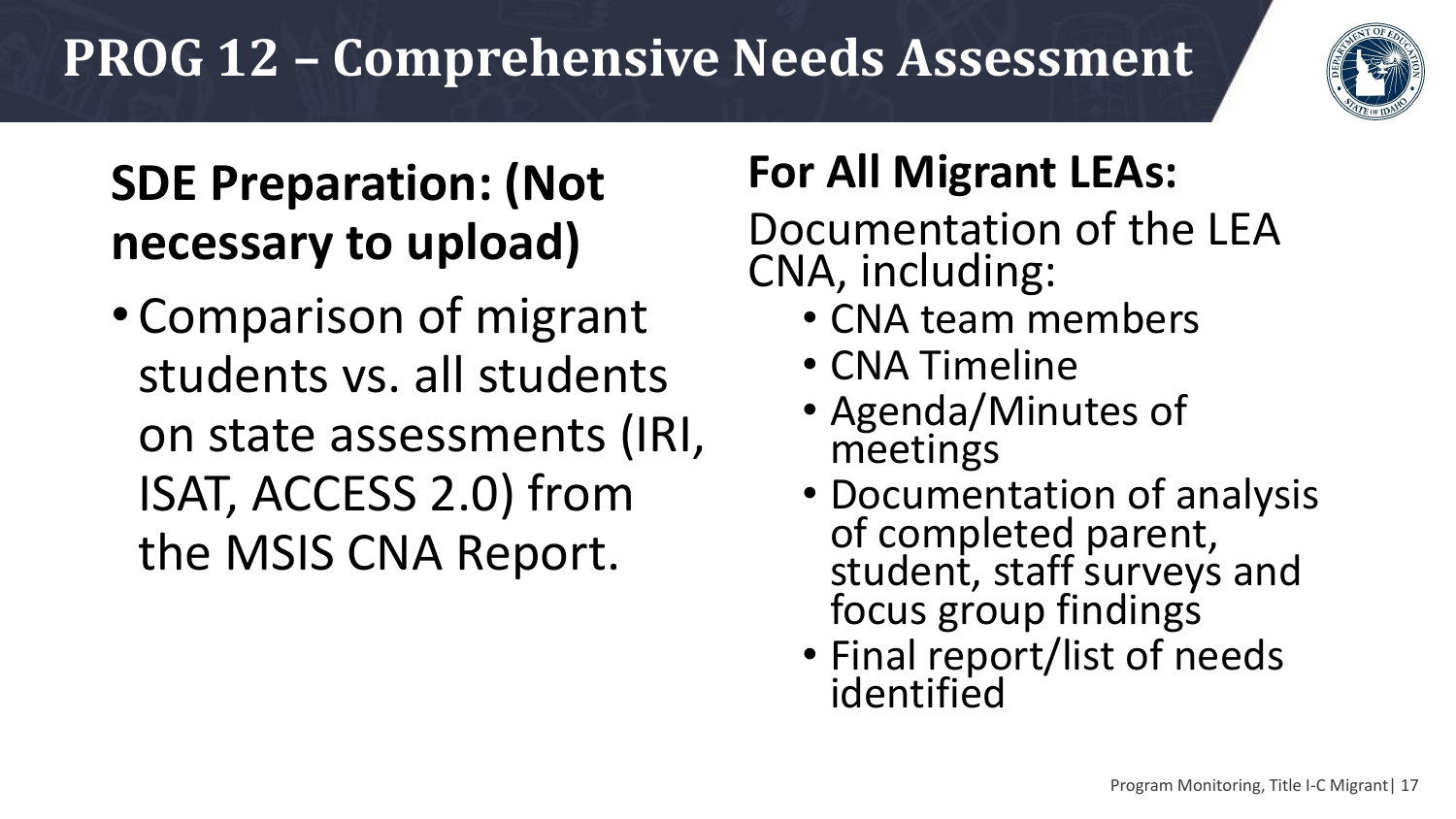### **PROG 13 – Coordination of Services**

- Evidence of joint planning among programs funded by local state and federal sources (including Title 1-A, early childhood, and language instruction under Title III-A) in providing services to migrant students, including to preschool children and children who have dropped out of school (e.g. agendas, meeting minutes, email correspondence, collaboration logs)
- List of migrant students receiving other program services including interventions and any other academically related programs (e.g. Title 1-A, EL, special education, reading interventions, McKinney Vento, gifted programs, and college readiness programs)

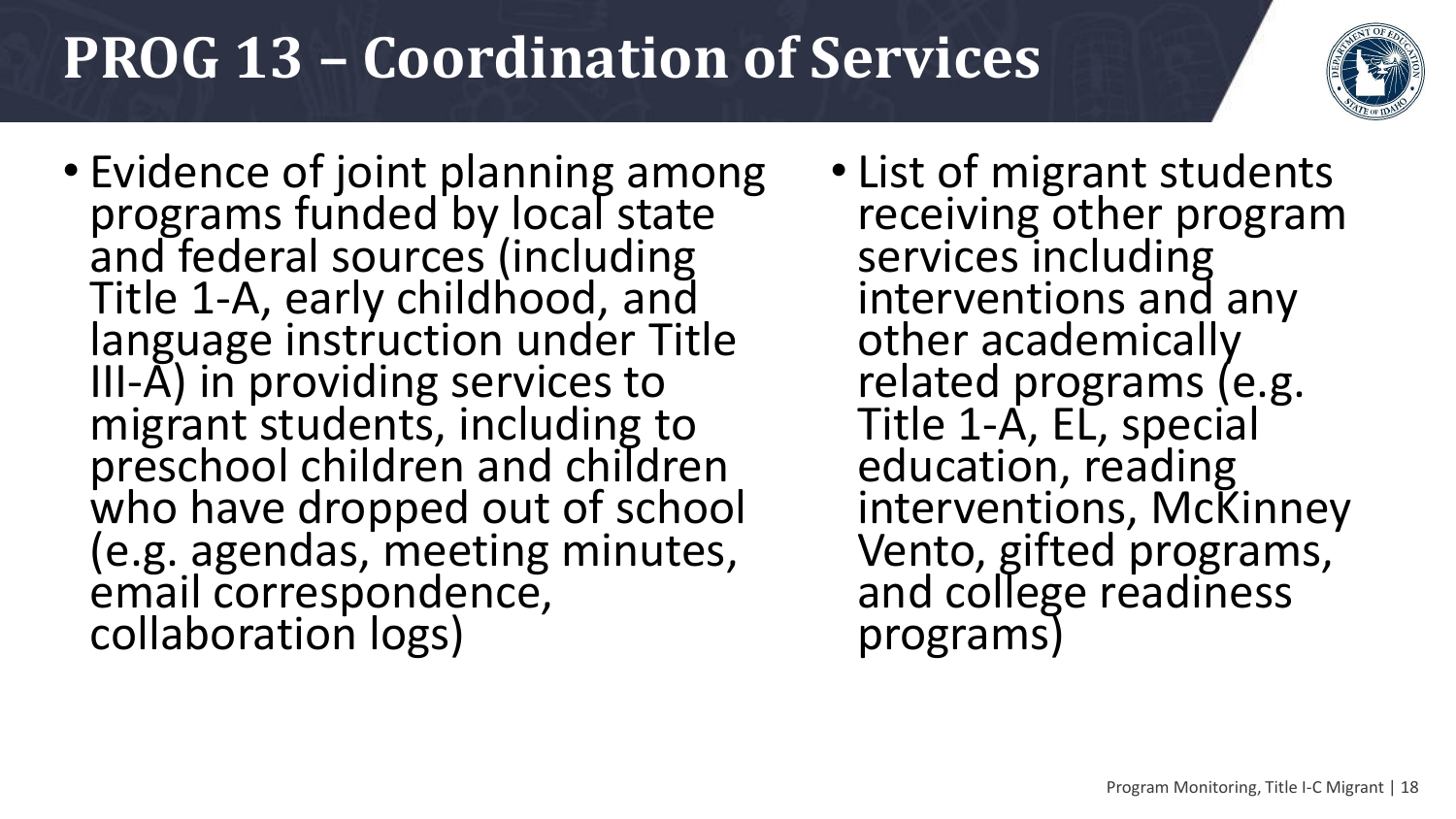### **PROG 14 - Advocacy**



### **For offsite review only (hybrid and desk):**

• 5-10 pages of the Family Liaison Record Keeping Logs

#### **Onsite review of documentation (not necessary to upload):**

• Migrant Family Liaison Recordkeeping Log

#### **SDE preparation: (not necessary to upload)**

• Evidence of referred services entered in MSIS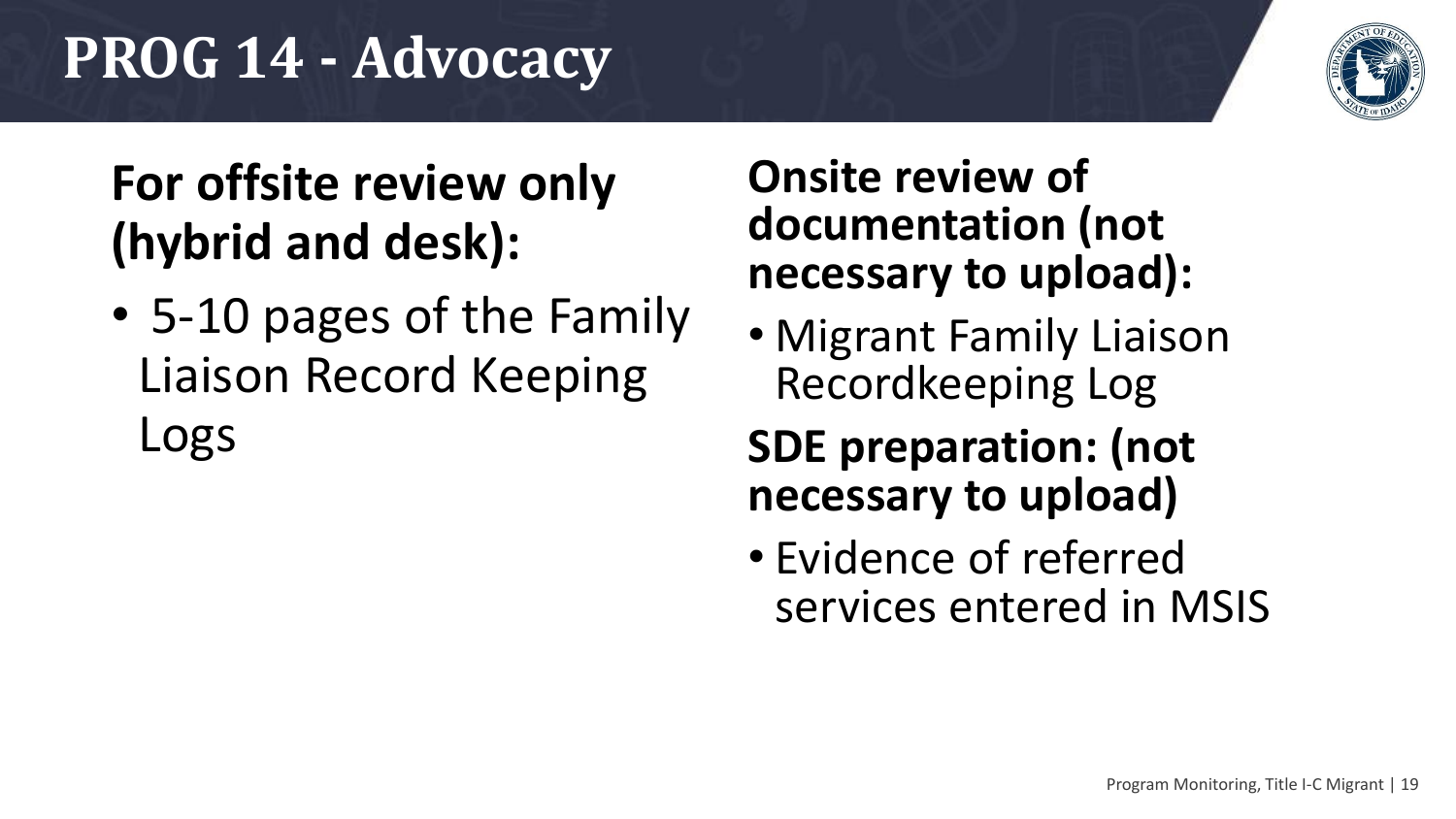# **PROG 15 – Measurable Program Outcomes**



### **All Migrant Districts:**

Evidence of data collection to measure progress toward current year MPOs

### **SDE preparation (not necessary to upload):**

• Measurable Program Outcomes Program Evaluation completed in MSIS for prior year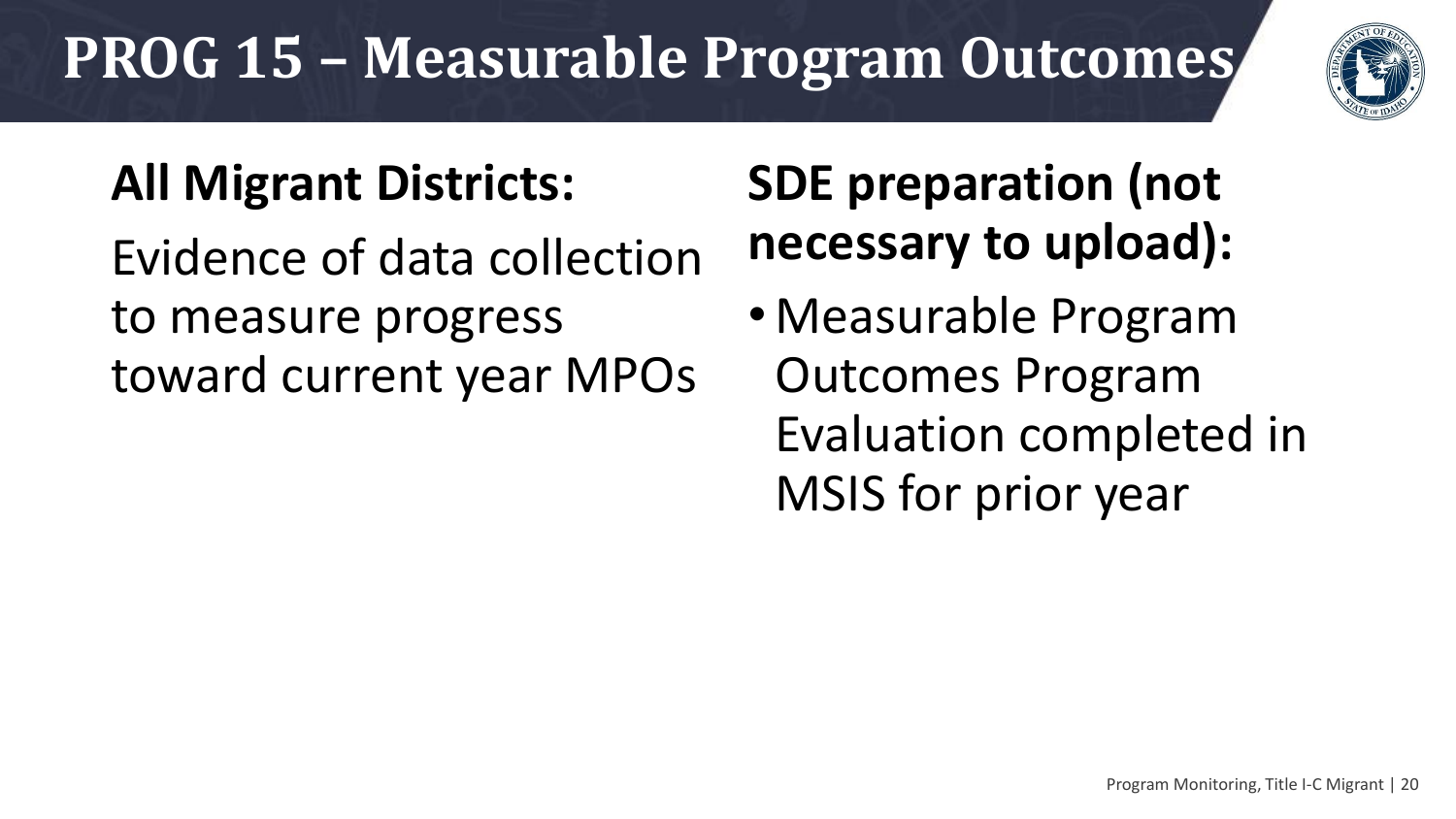

### **SDE preparation: (not necessary to upload)**

- Evidence that Priority for Services (PFS) students are identified (MSIS)
- •Written procedures that PFS migrant students are being served on a priority basis through the migrant program (CFSGA)
- Evidence that PFS students are receiving services (MSIS)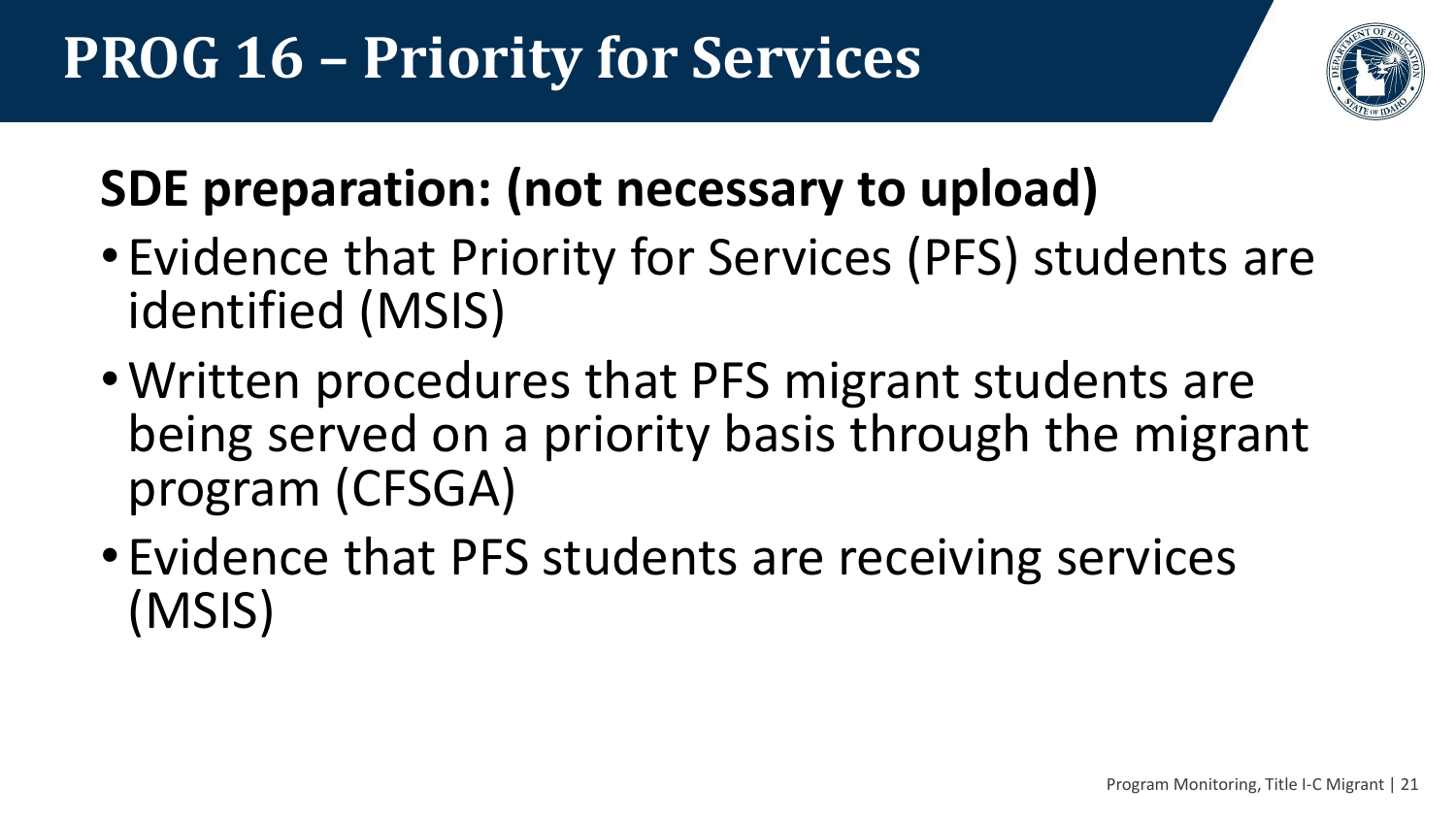### **PROG 17 – Continuation of Services**



**All Migrant Districts:**  Written procedures for the identification process and services provided to COS students, including how students with long-term COS are re-evaluated periodically.

### **SDE preparation: (not necessary to upload)** Evidence that Continuation of Services (COS) students are identified and served (MSIS)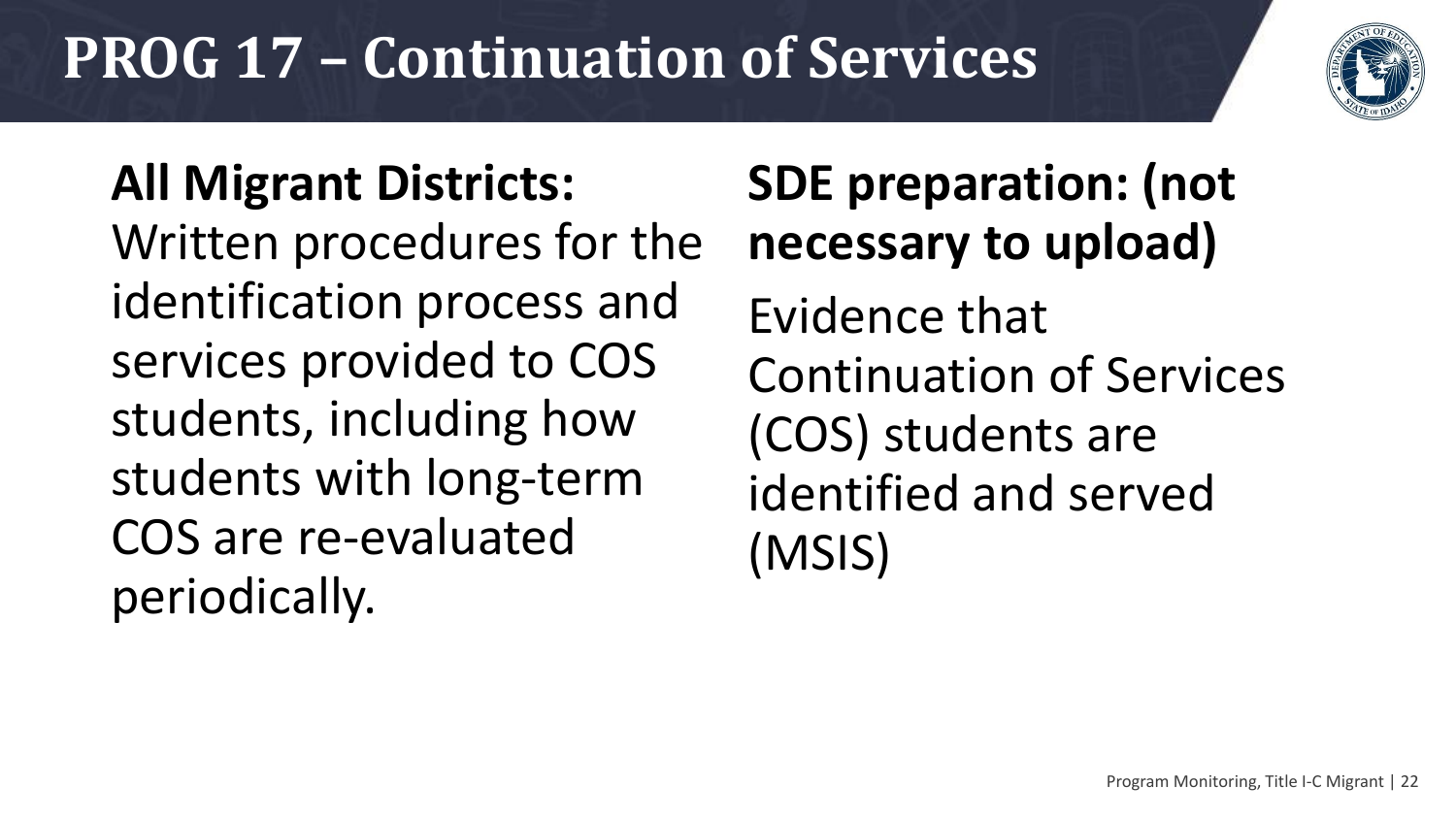# **PROG 18 – Professional Development**



### **All migrant districts:**

- Current year agendas and sign-in sheets for annual migrant specific professional development/trainings during the regular school year and, if applicable, for summer school. Include participants' roles (e.g. teacher, paraprofessional, administrator)
- Presentations or other supporting materials associated with the training.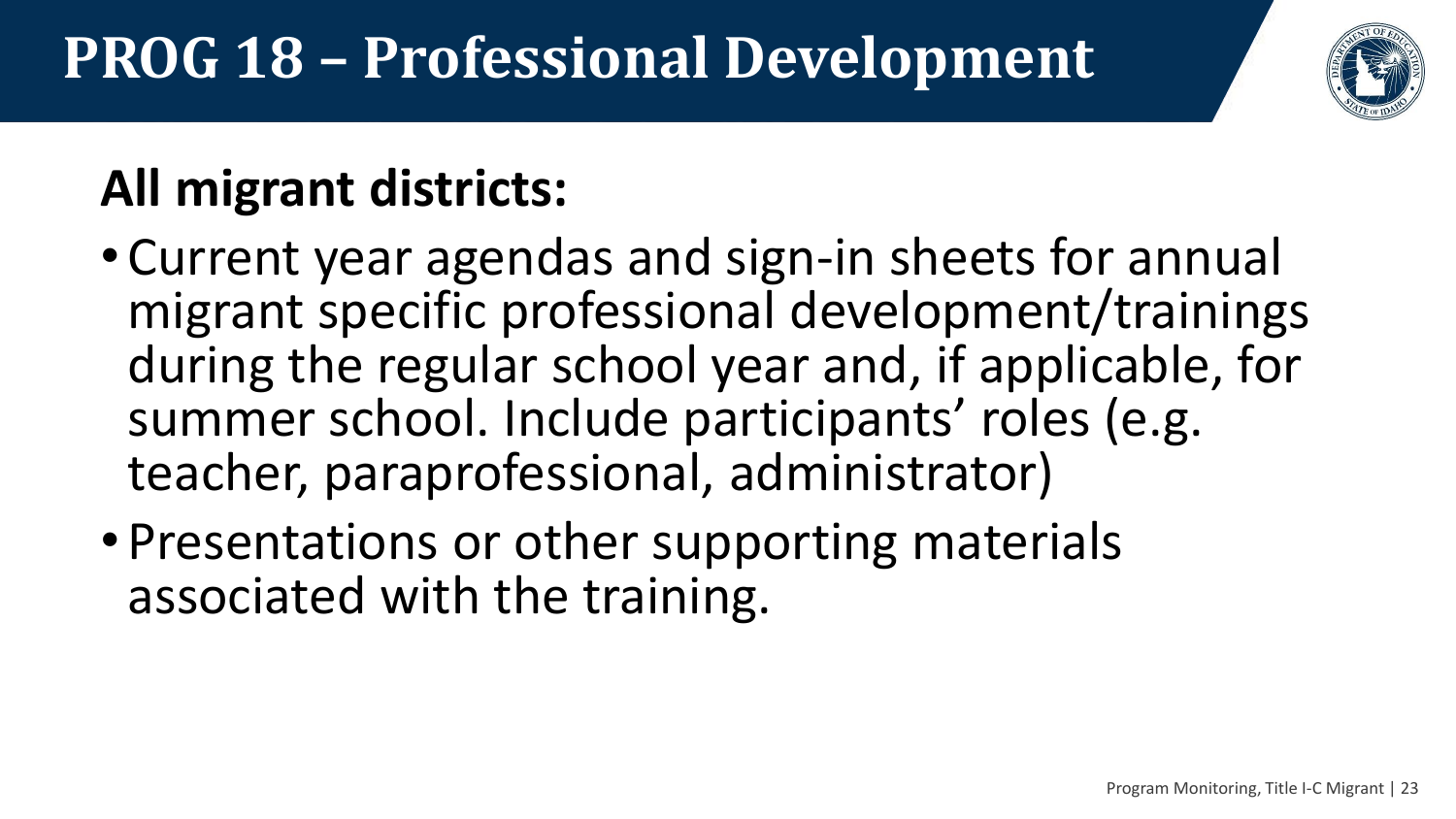### **PROG 44 – Paraprofessional schedules & Supervision**



### **All districts:**

- Paraprofessional schedules, including where instruction is provided and the name of the supervisor.
- •Note: Each paraprofessional schedule, LEA budget & expenditures, and time and effort should align for all Title programs. Ex: 50% TI-A, 20% TII-A, 30% General Funds
- •Note: Include Migrant Family Liaison schedule.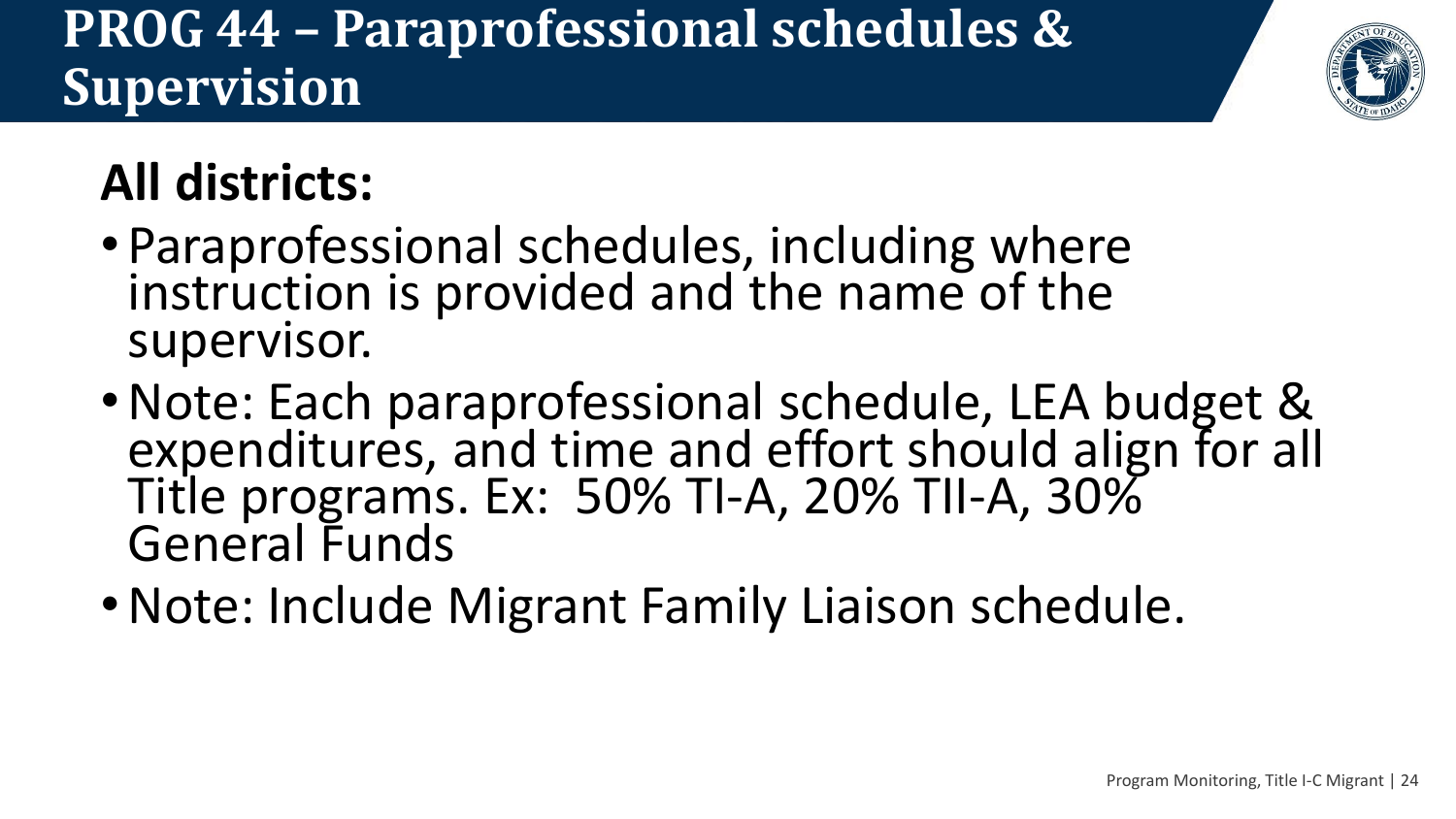

### **Family and Community Engagement (FACE) 11**



Program Monitoring, Title I-C Migrant| 25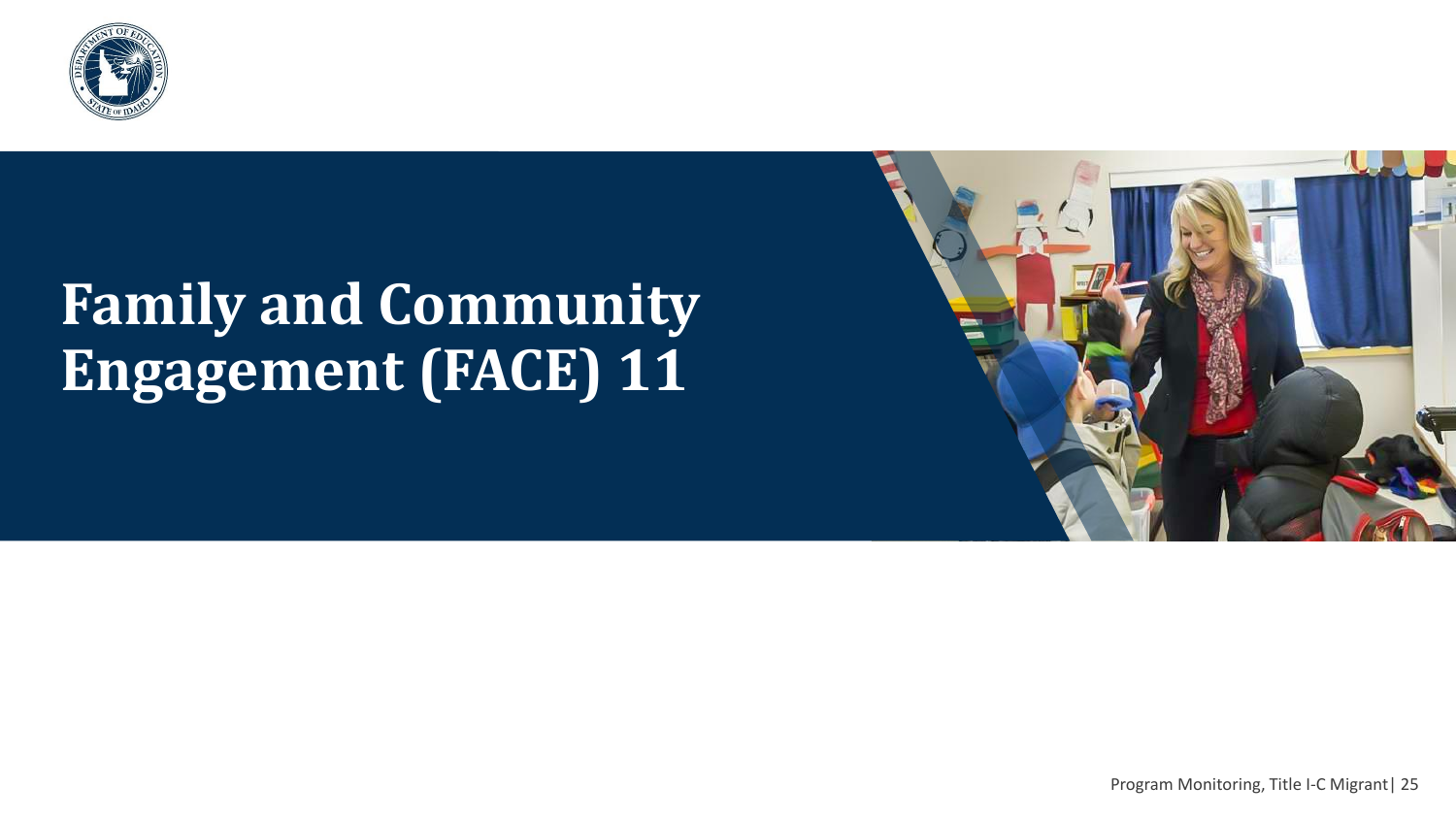## **FACE 11 – Parent Advisory Council**



### **All Migrant Districts:**

- Evidence that migrant parents are involved in the planning, implementation and evaluation of the program including:
- List of PAC members
- Notices of meetings, invitations and correspondence in English and Spanish
- Sign-in/attendance list of PAC members
- Agenda and minutes of PAC meetings in English and Spanish with evidence of parents providing program advice/feedback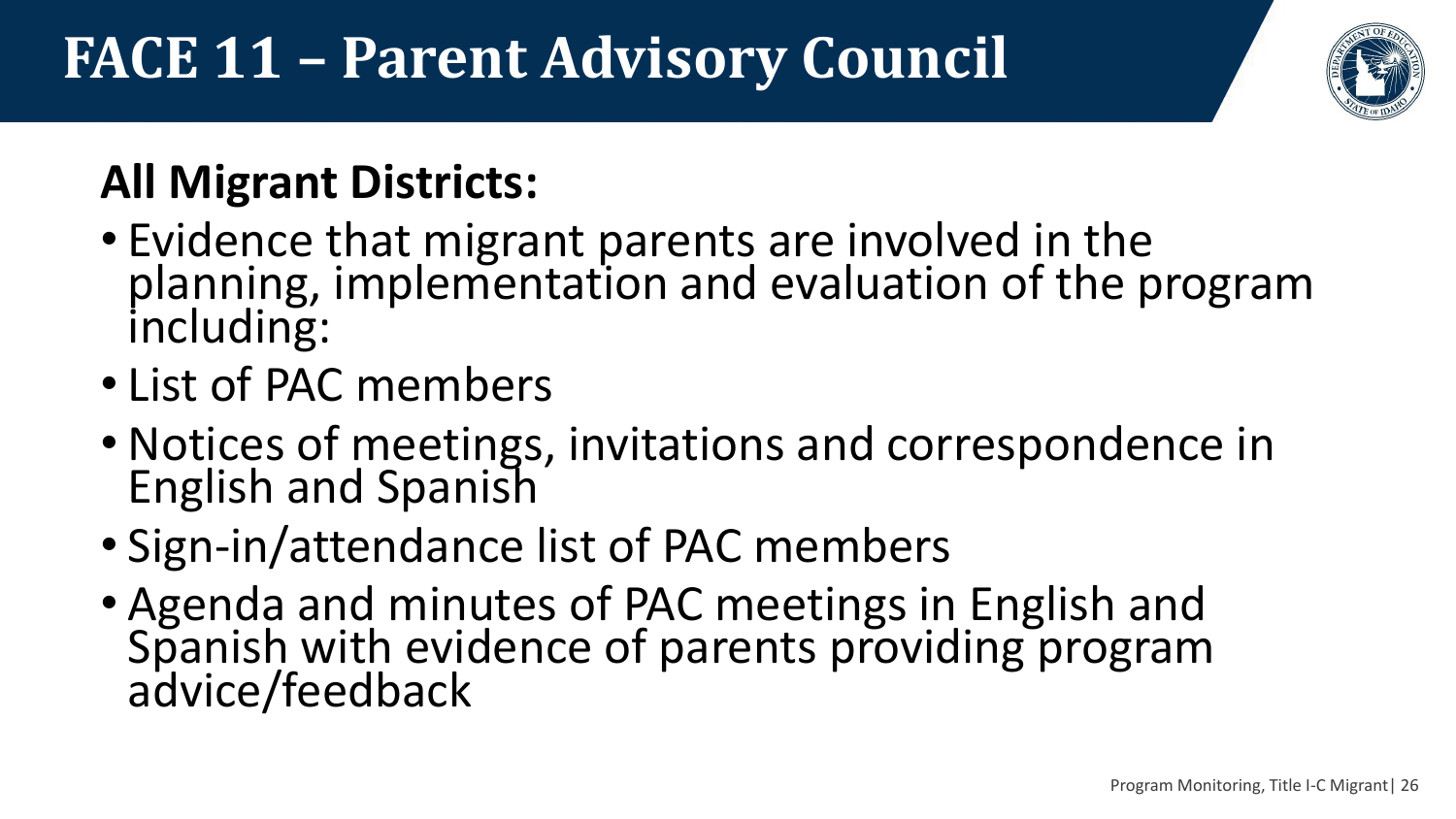

### **Qualifications- Teacher & Paraprofessional (Q) 1**

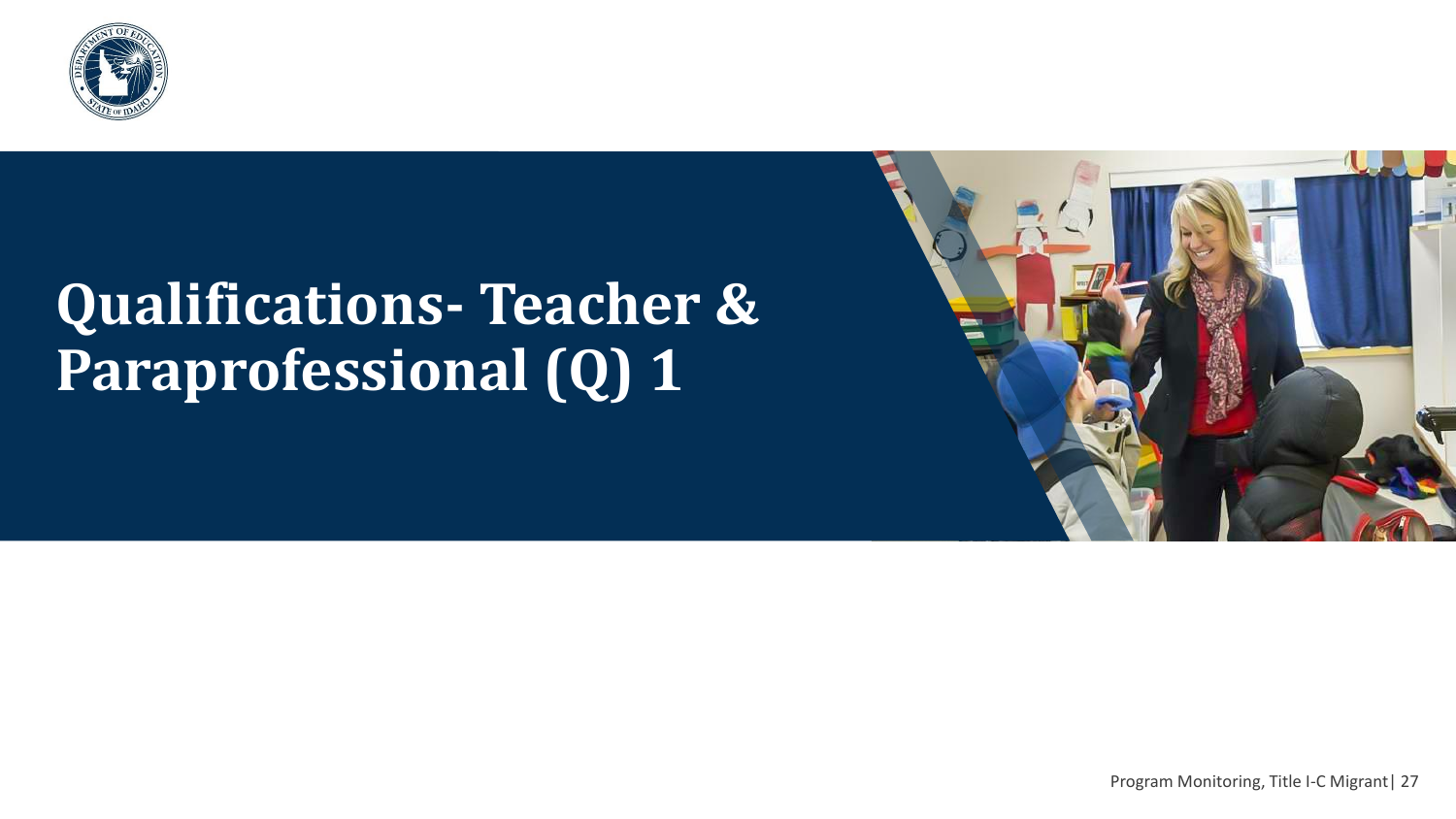# **Q1 – Teacher and Para Requirements**



- •This indicator is monitored with Title I-A.
- •No additional data is needed for the migrant program.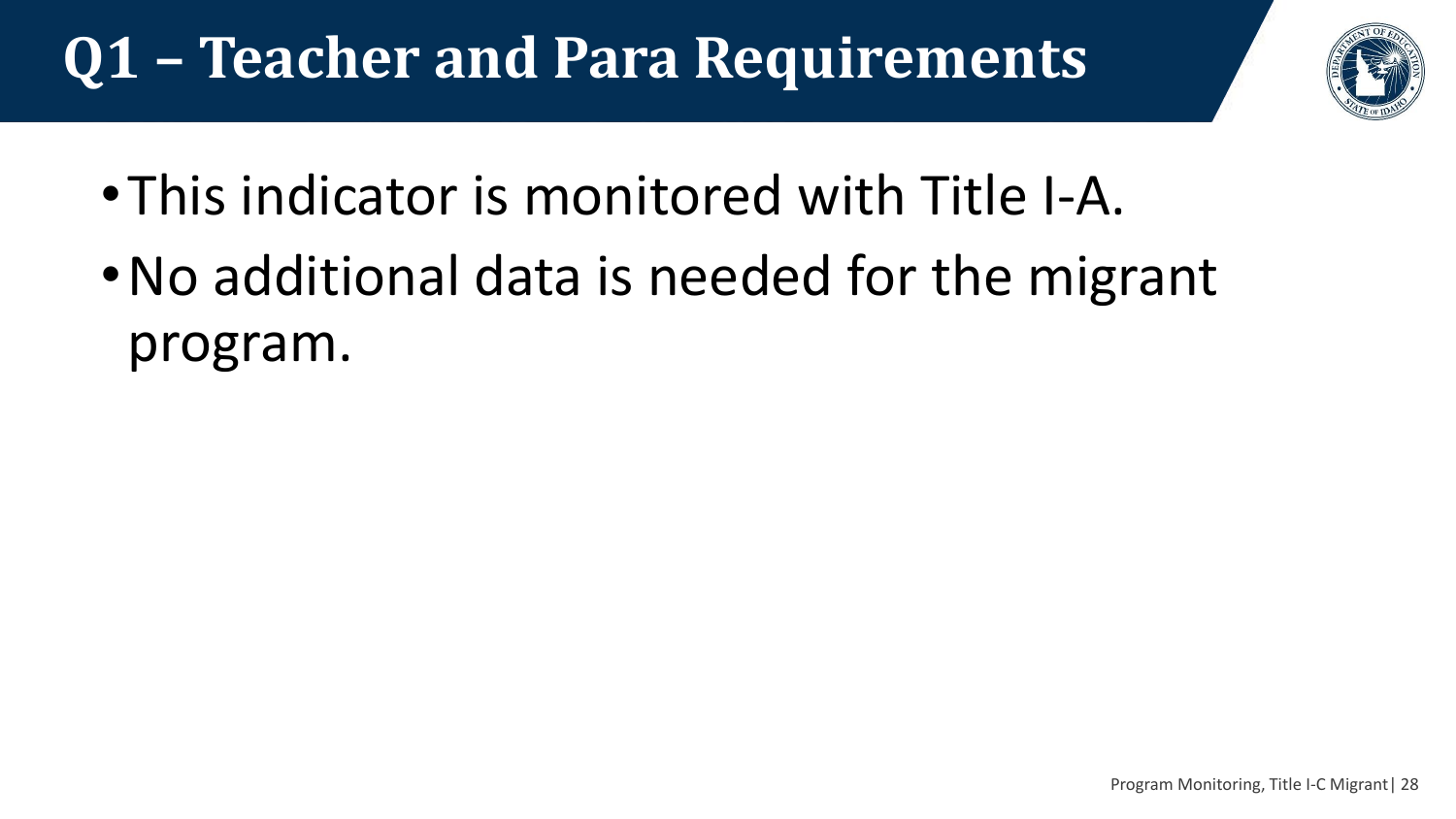

### **Fiscal Accountability (FA) 1-4, 7, 8, 10, 11**

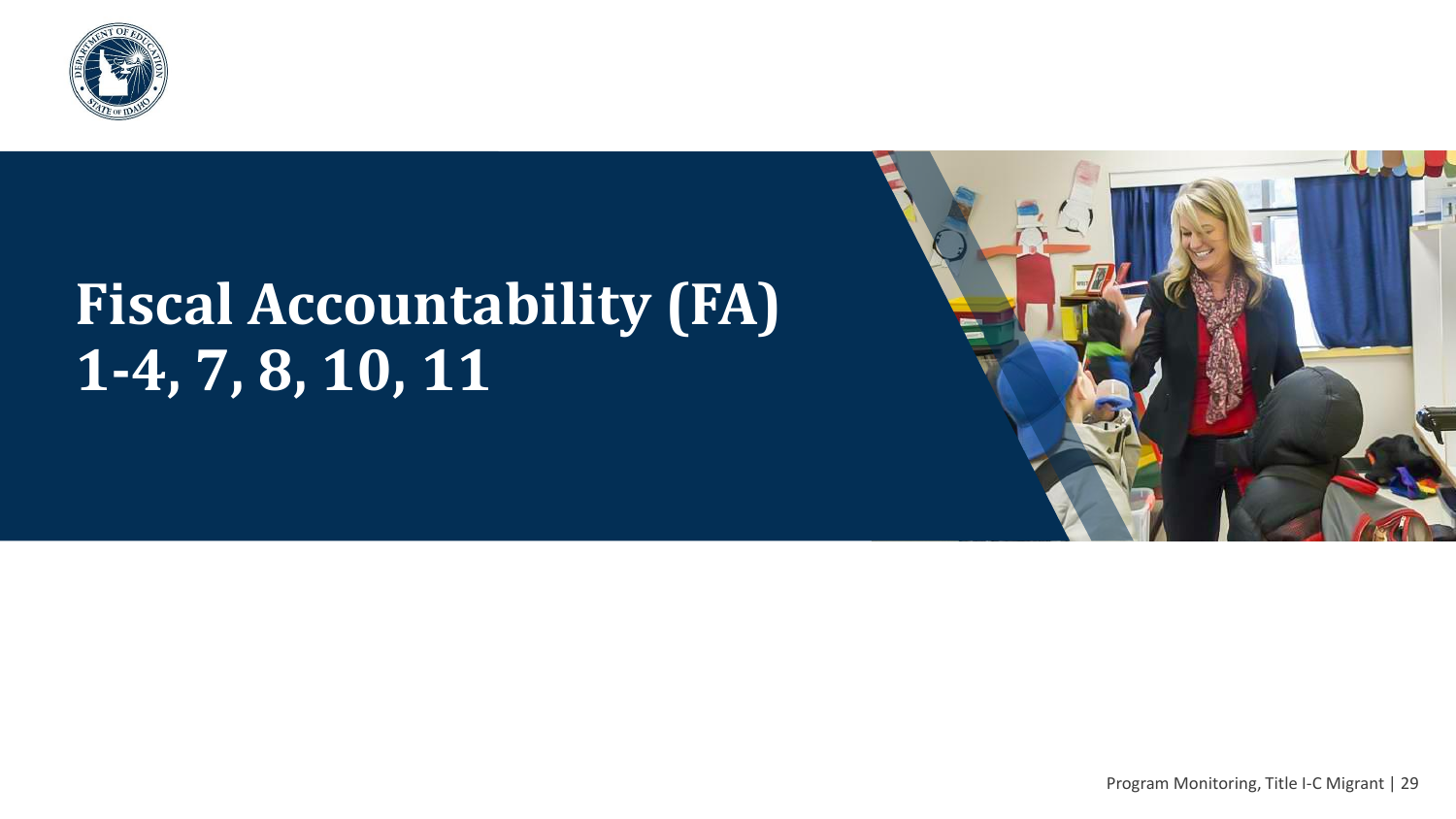### **FA 1 – Written Policies**



- •This indicator is monitored with Title I-A.
- •No additional data is needed for the migrant program.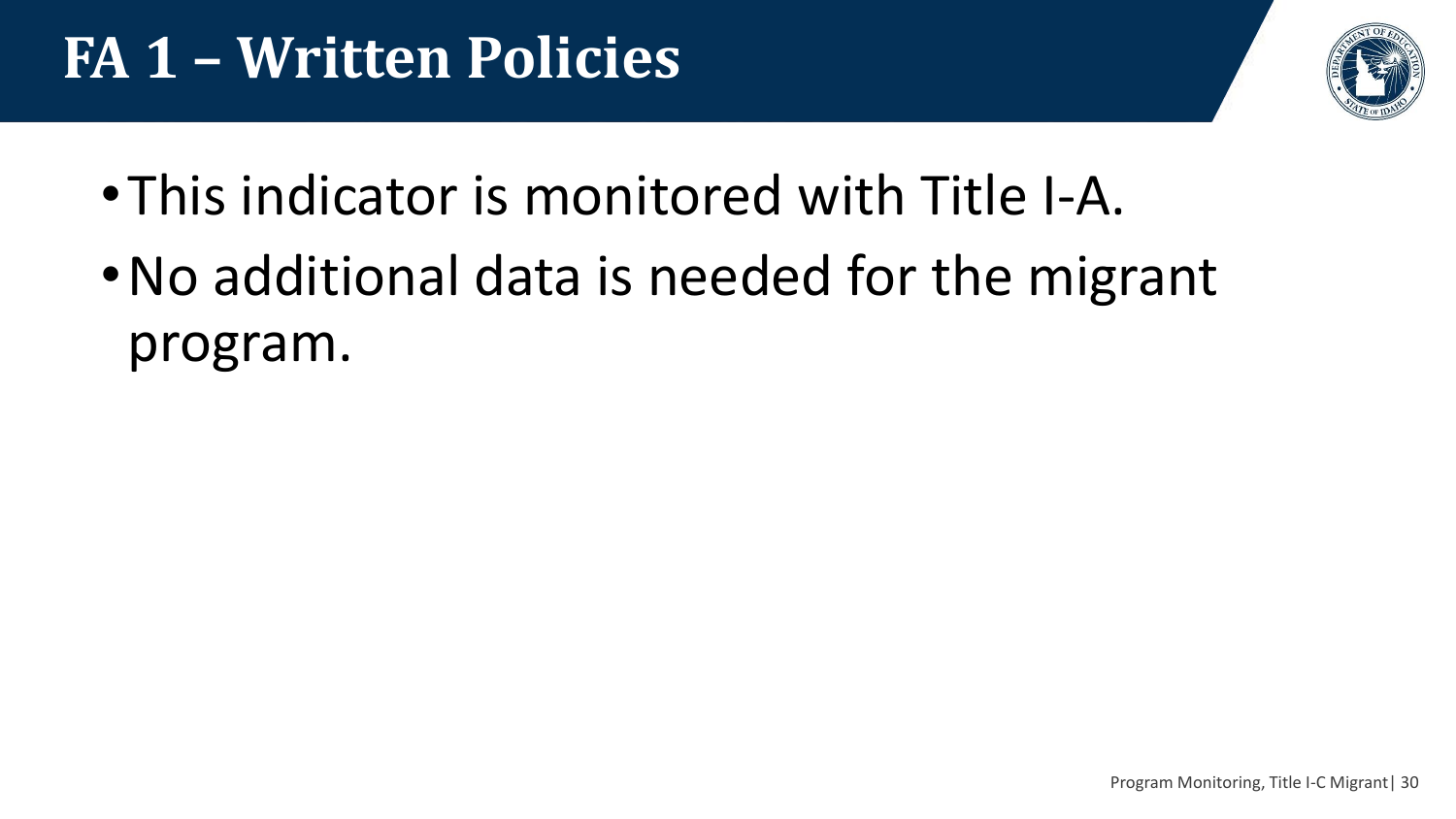# **FA 2 – Budget & Accounting Systems**

### **All Districts:**

**Detailed Budget Report or Revenue & Expenditures Report**. Revenue/budget has to match the CFSGA's allocation for that year. This report should also include categories (salaries, operating costs).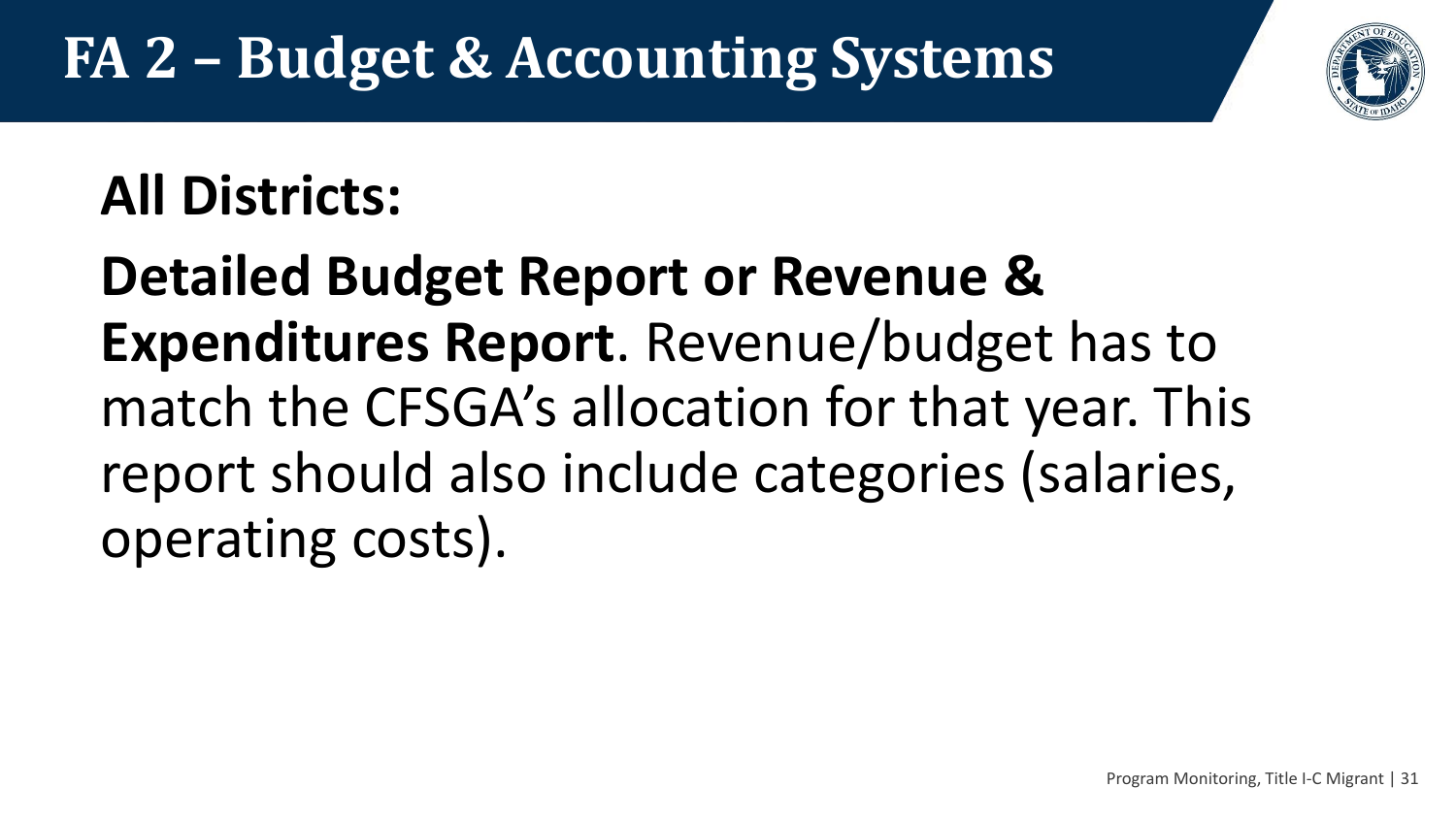### **FA 3 – Cost Principals & Allowable Use of Funds**



- Detailed Ledger Report. This report should include detailed expenditure transactions: type of expense, vendor name, date and amount.
- Gross Pay by Code Report. This report should include positions, names, and amounts.
- List of all staff, **including FTEs and funding sources**. Required: Copy of staff breakdownavailable at the
- Federal Programs [Monitoring webpage.](http://www.sde.idaho.gov/federal-programs/program-monitoring/)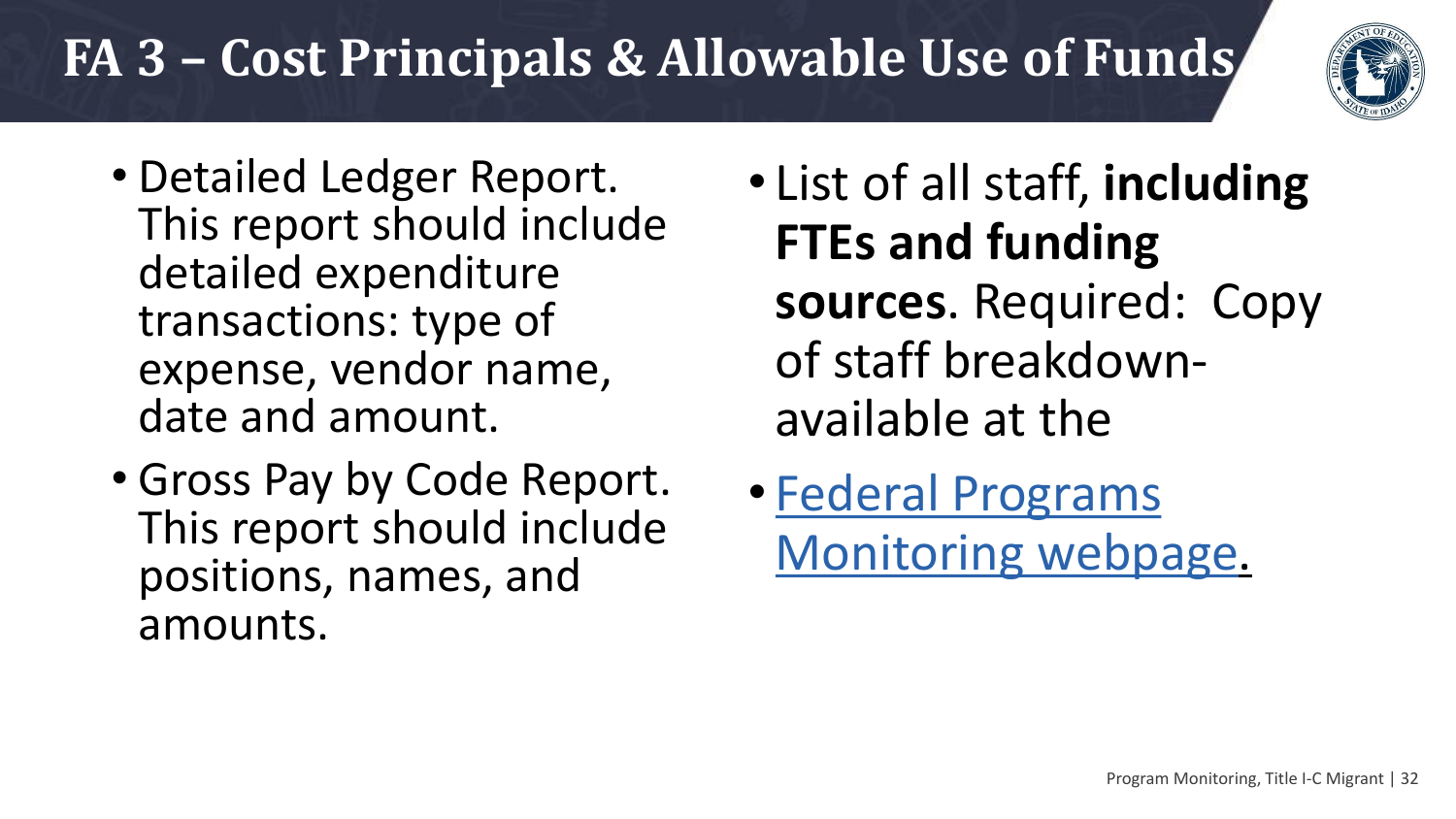### **FA 4 – Migrant Allowable Use of Funds**



# **All Migrant Districts:**

- •Detailed schedule(s) for migrant funded staff, including time designated for migrant duties.
- •Job description(s) for migrant funded staff.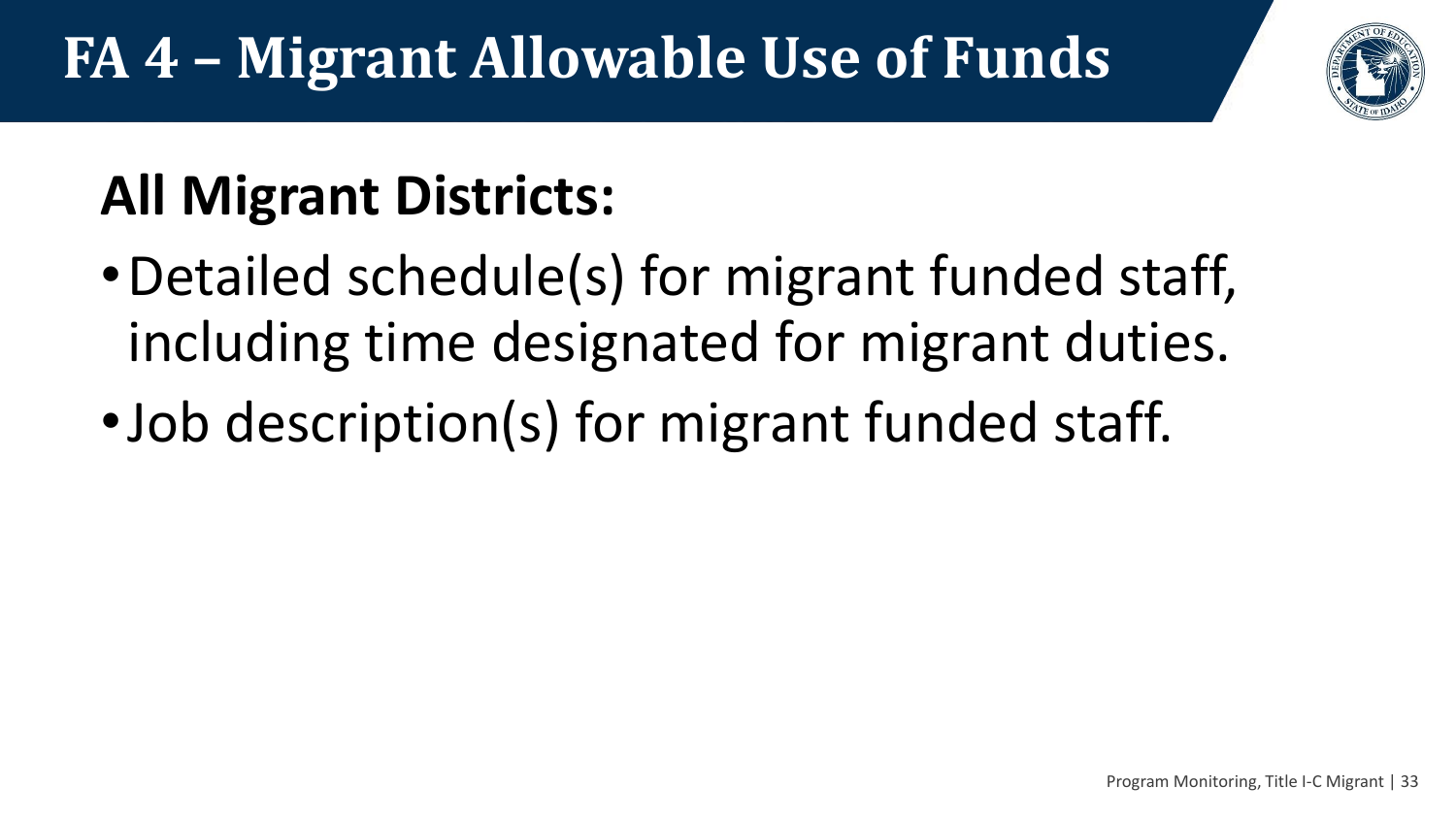

- •This indicator is monitored with Title I-A.
- •No additional data is needed for the migrant program.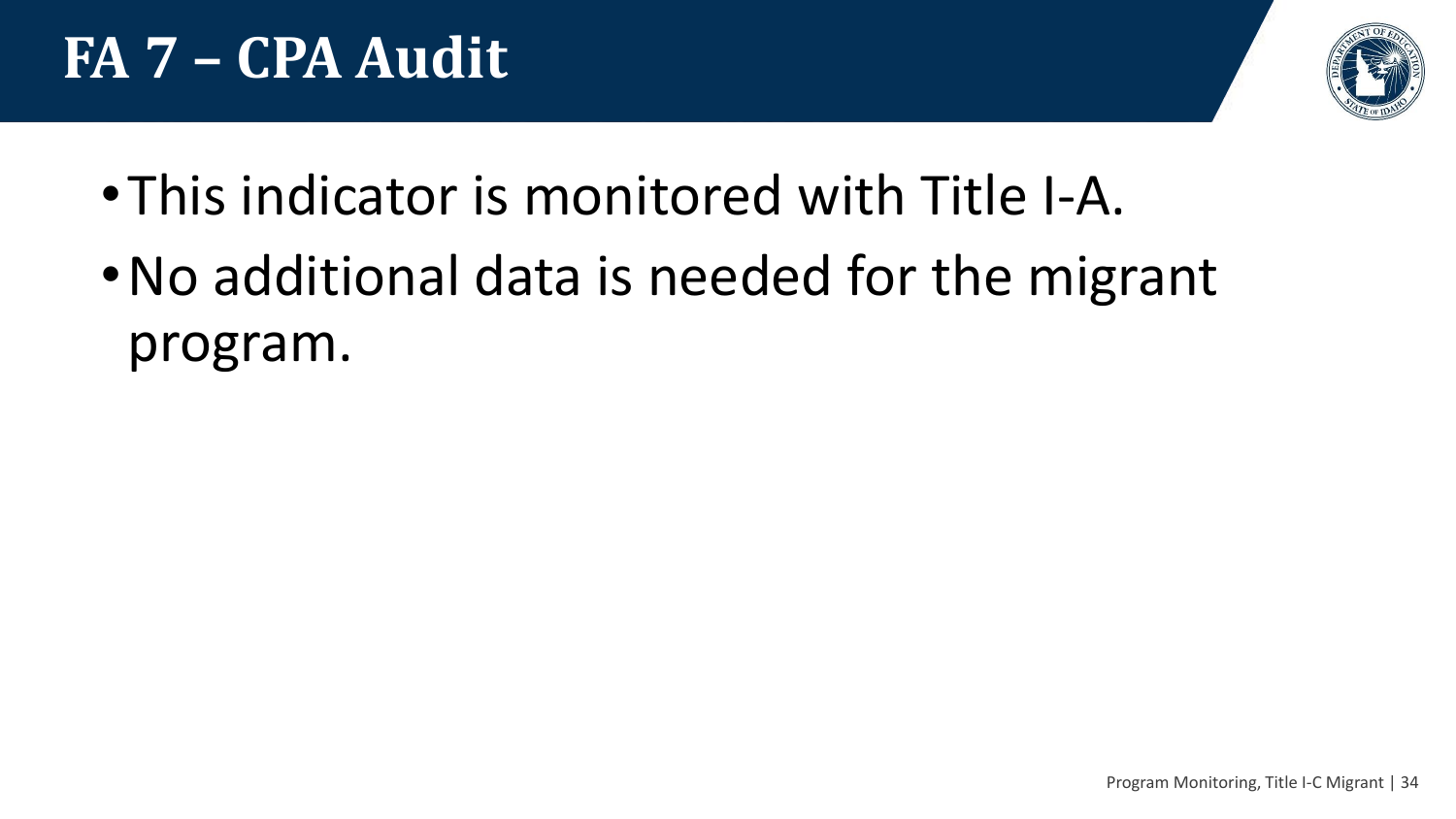

Evidence showing that each equipment and computing device purchased with Federal funds includes the following information:

- Serial number or other identification number;
- Source of funding for the property;
- Who holds title;
- Acquisition date and cost of the property;
- Percentage of Federal participation in the project's costs for the Federal award under which the property was acquired;
- Location, use and condition of the property; and
- Any ultimate disposition data including the date of disposal and sale price of the property
- (Migrant Only) Migrant inventory to include device purchased for eCOE.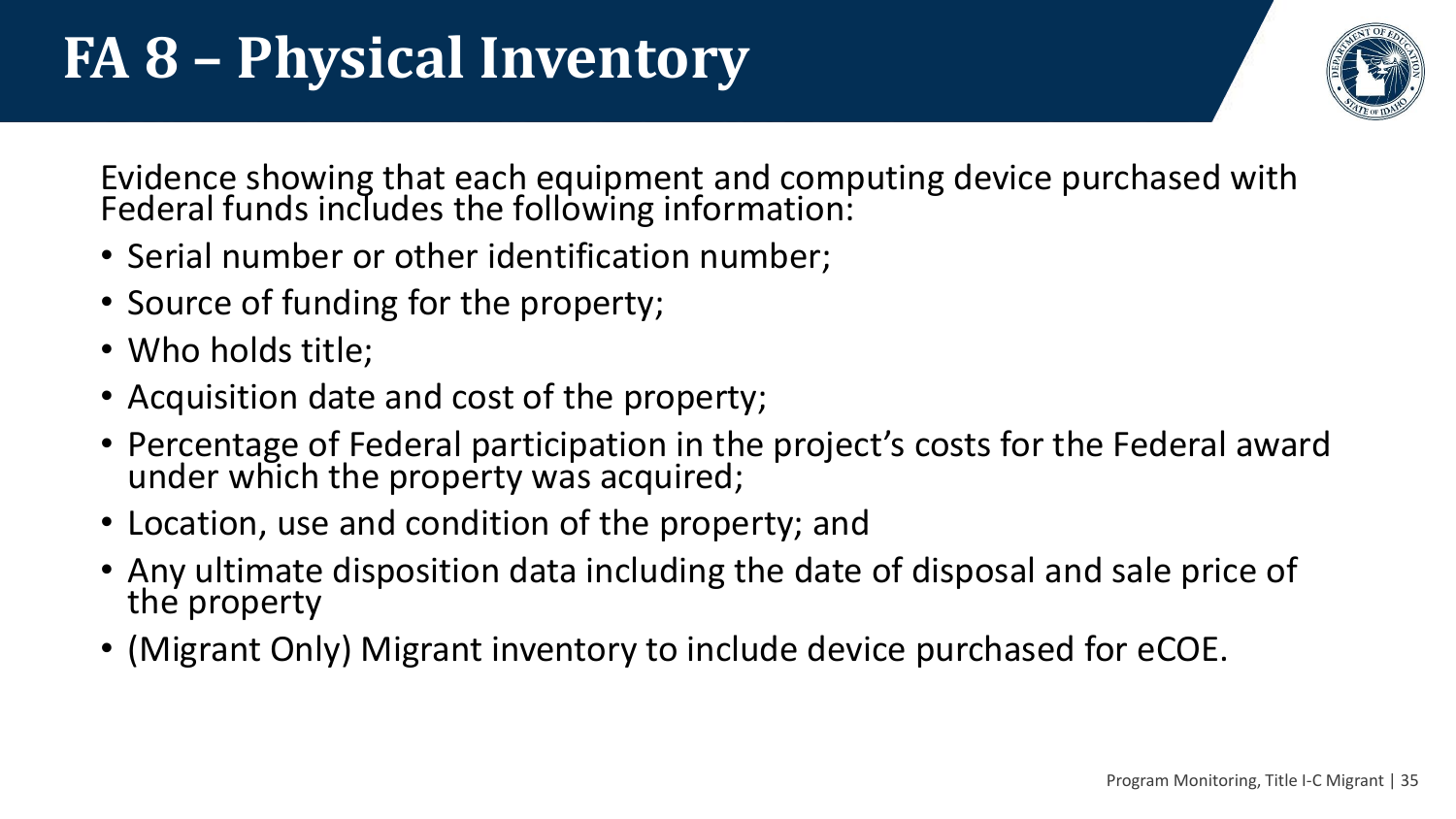

- •This indicator is monitored with Title I-A.
- •Documentation for migrant staff should be uploaded with all other staff required to provide Time and Effort documentation.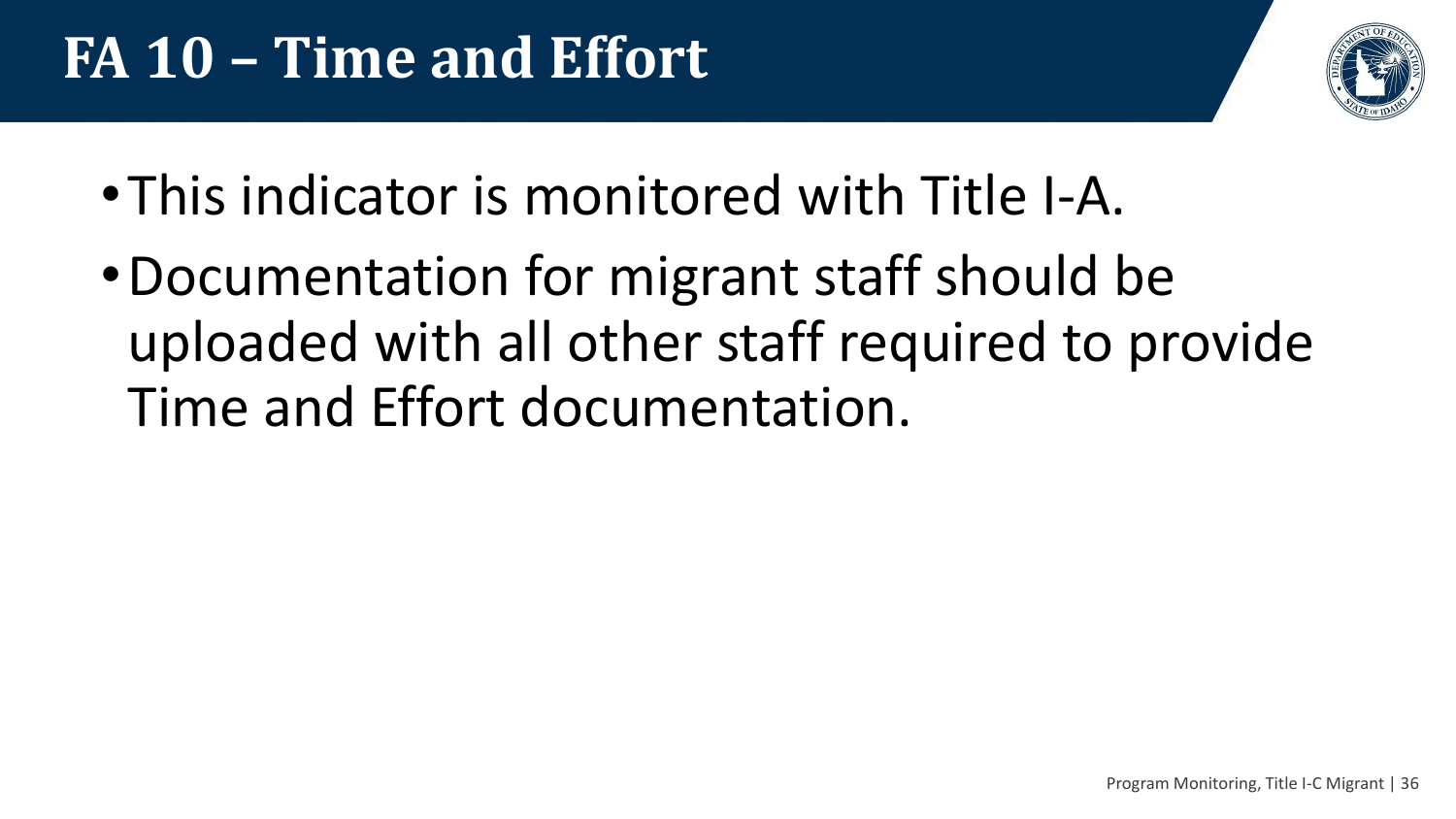### **FA 11 – Record Retention**



- •This indicator is monitored with Title I-A.
- •No additional data is needed for the migrant program.